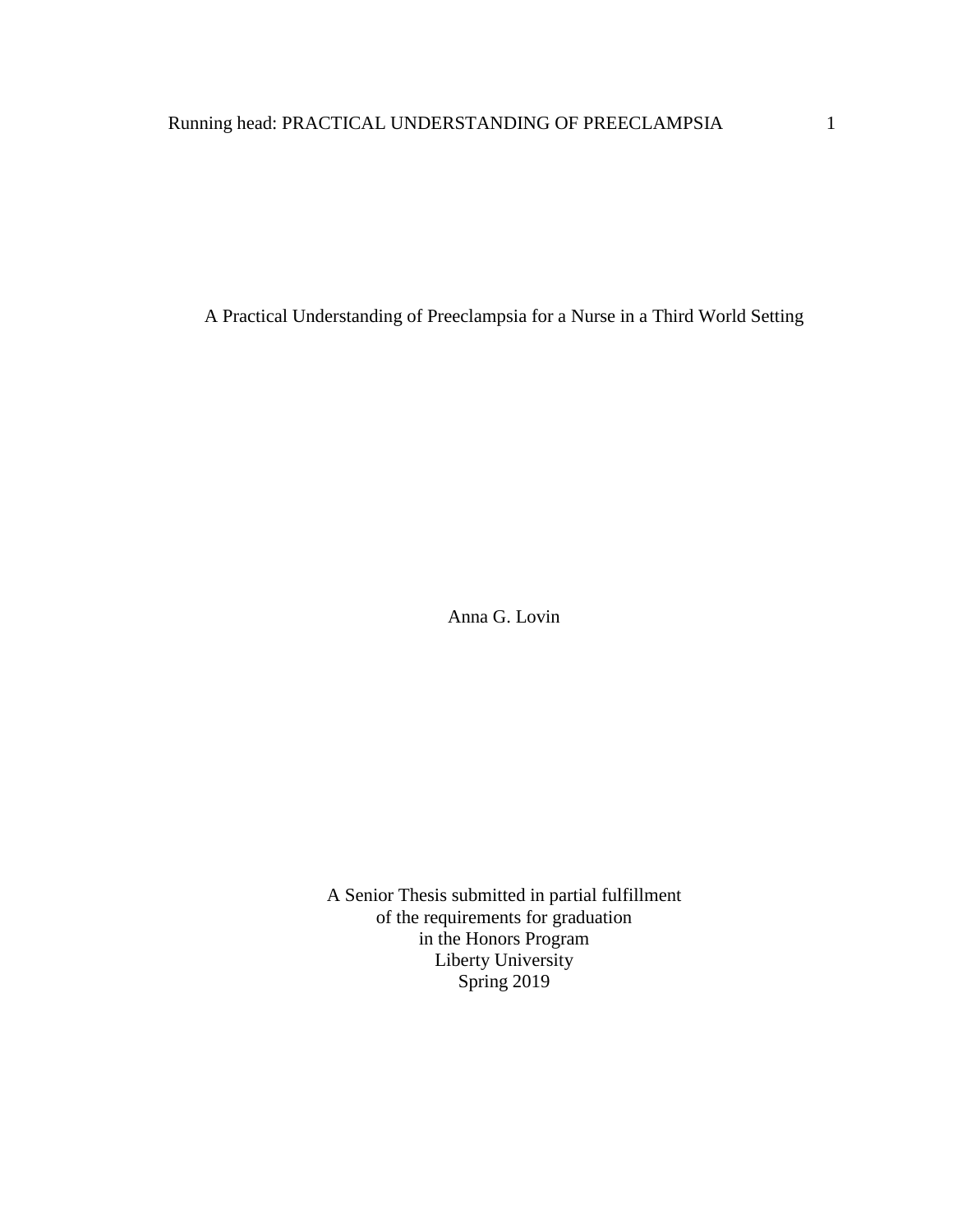Acceptance of Senior Honors Thesis

This Senior Honors Thesis is accepted in partial fulfillment of the requirements for graduation from the Honors Program of Liberty University.

> Cindy Goodrich, E.d.D. Thesis Chair

\_\_\_\_\_\_\_\_\_\_\_\_\_\_\_\_\_\_\_\_\_\_\_\_\_\_\_\_\_\_

Linda Gregory, MSN. Committee Member

\_\_\_\_\_\_\_\_\_\_\_\_\_\_\_\_\_\_\_\_\_\_\_\_\_\_\_\_\_\_

Mark Harris, Ph.D. Committee Member

\_\_\_\_\_\_\_\_\_\_\_\_\_\_\_\_\_\_\_\_\_\_\_\_\_\_\_\_\_\_

Mark Ray Schmidt, Ph.D. Assistant Honors Director

**\_\_\_\_\_\_\_\_\_\_\_\_\_\_\_\_\_\_\_\_\_\_\_\_\_\_\_\_\_\_**

\_\_\_\_\_\_\_\_\_\_\_\_\_\_\_\_\_\_\_\_\_\_\_\_\_\_\_\_\_\_ Date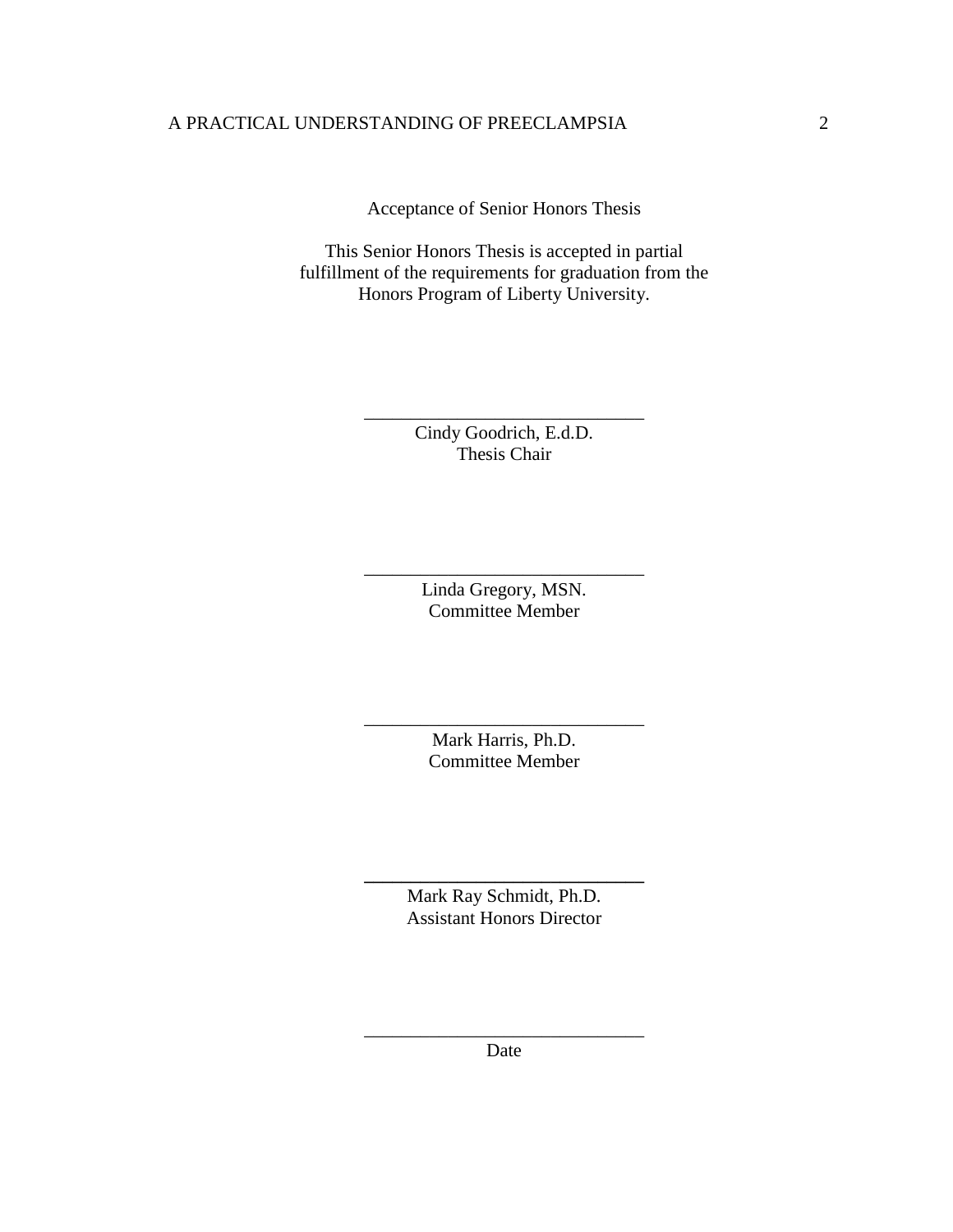### Abstract

Preeclampsia is a disease of pregnancy that affects approximately 3-5% of women with child. It is one of the primary causes of mortality in mothers and babies across the globe. The exact cause, pathogenesis, or disease progression is unknown. Therefore, there is no definition of which patients are at risk for developing preeclampsia and what can work as a preventative measure. In high socioeconomic settings where there is good healthcare, standard treatment is established to manage the symptoms and decrease the progression of preeclampsia to eclampsia. However, in more rural, third-world settings of developing countries, caring for patients with preeclampsia is not a straightforward matter. Due to decreased access to health care, low economic status, and lack of education, preeclampsia is often seen yet seldom treated among this population. The discussion below addresses several possible pathophysiological processes of preeclampsia, as well as potential risk factors. The standard treatments of care are then discussed, followed by the evaluation of studies regarding alternative treatments for preeclampsia. The importance of screening pregnant women in developing nations is included. The discussion is concluded by a summary of what caring for preeclampsia in a third-world setting might look like for a missionary nurse.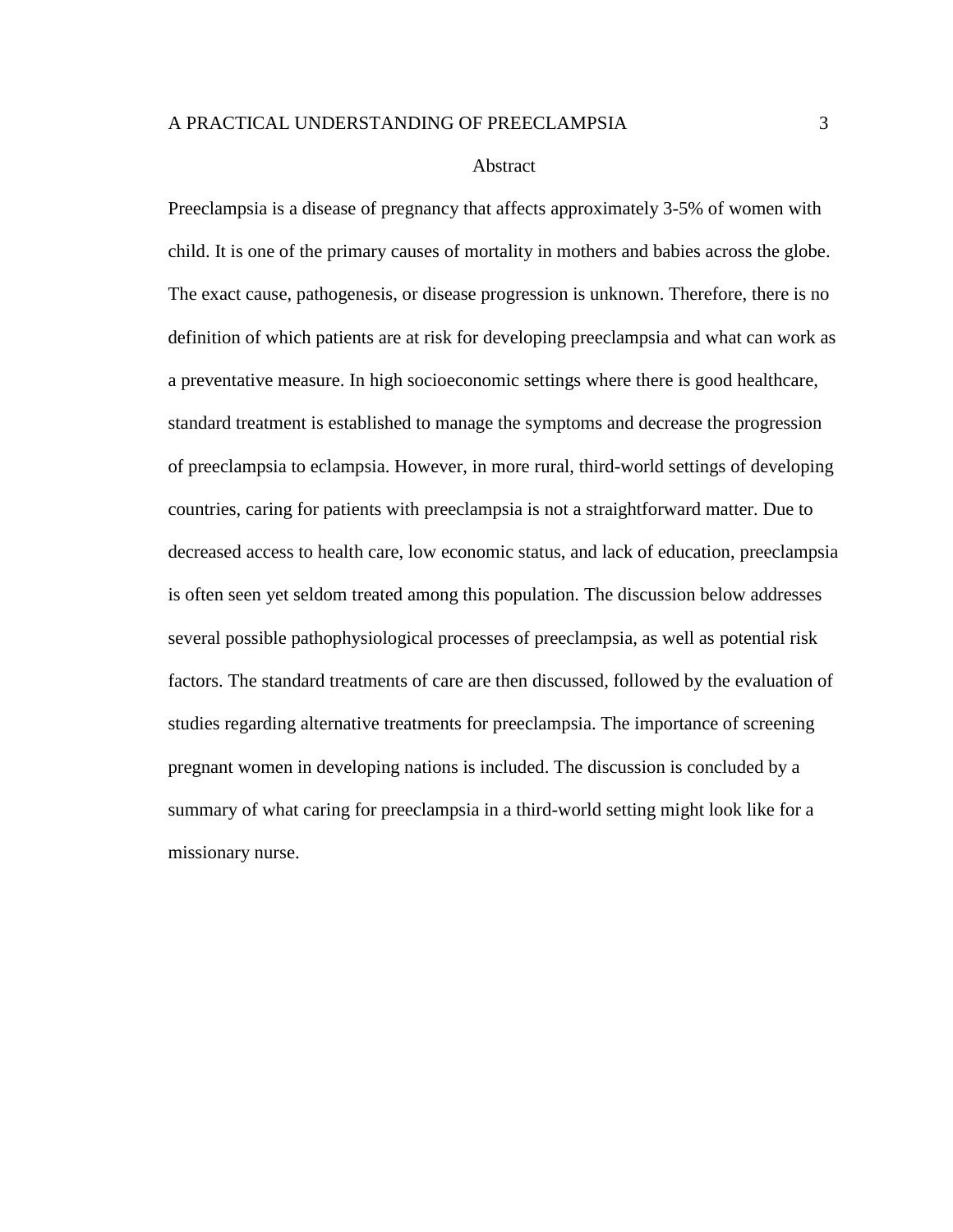A Practical Understanding of Preeclampsia for a Nurse in a Third-World Setting

Disease: this word, simply a summation of letters, is one that makes people shiver with horror and dread. Disease causes people to evaluate themselves and look deep into their hearts to what is the meaning and significance of their lives. As Warwick Anderson sums up all too well, disease brings into focus concerns on the way we live our lives, our relationships to community, our environment, the cosmos, and challenges us to explain the purpose of suffering (Anderson, 2000). Disease brings about even more confused questioning and evaluation when it touches the lives of infants and children. For this reason, illnesses that affect infants and the young are often given much consideration, research, and resources in order to give these children a greater chance to live life. However, as sickness and disease involve the tiny intricacies of creation our human minds can never fully comprehend, many diseases have no cure, or even a definitive cause. Preeclampsia is just such a disease. Much research has been poured into searching for a cause for this disease of pregnancy, so a cure might be discovered. However, research is no closer to preventing preeclampsia than when it started.

#### **What is Preeclampsia?**

Preeclampsia is a pregnancy-specific disease process that impacts approximately 3-5% of all births. It is one of the primary causes of maternal, fetal, and neo-natal mortality, particularly in low socioeconomic settings and third-world countries (Mol et al., 2016). Traditionally, it is diagnosed when a pregnant woman presents with symptoms of hypertension and proteinuria. If preeclampsia continues untreated, patients often advance to eclampsia, experiencing severe complications. These complications often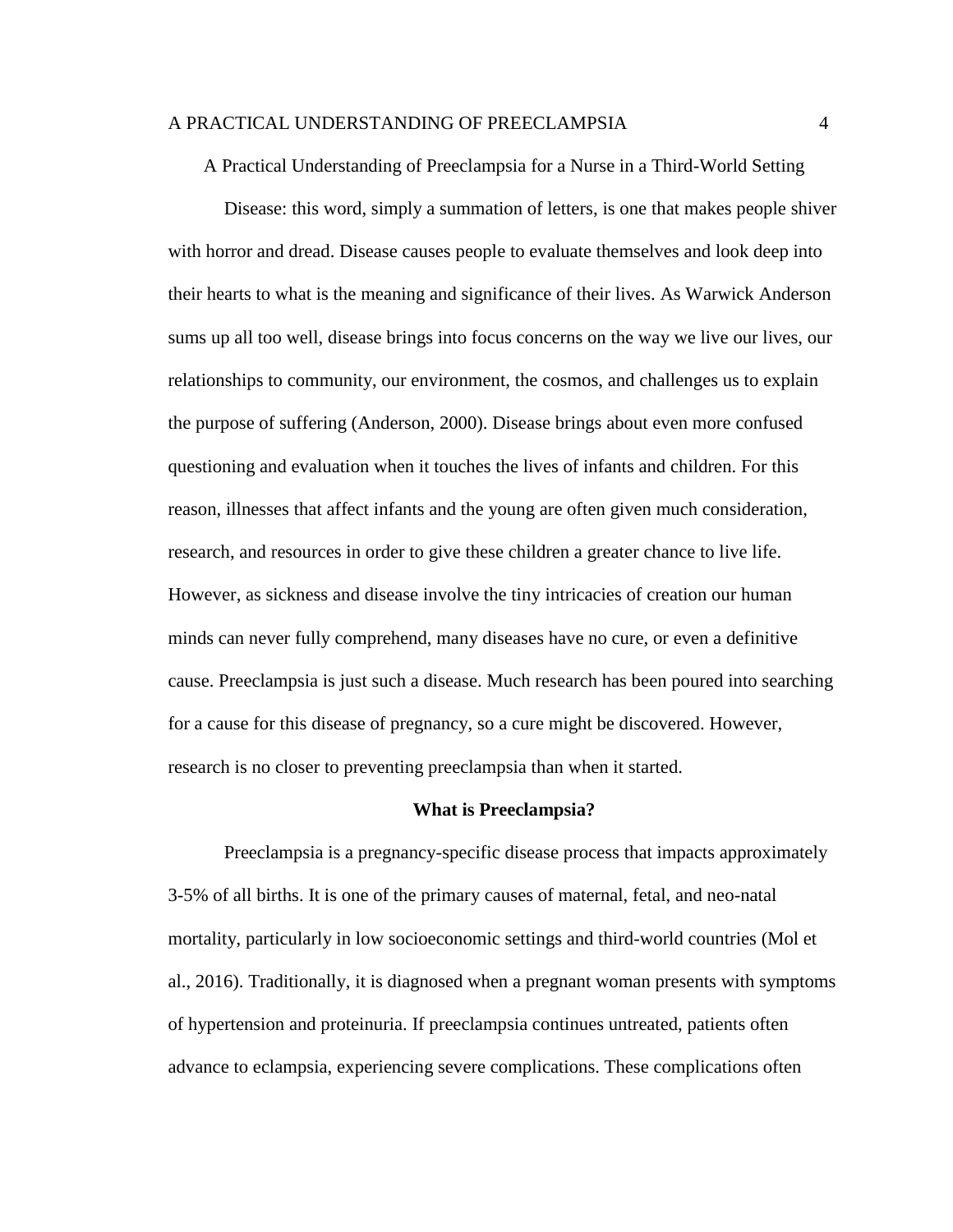involve seizures, liver rupture, pulmonary edema, stroke, or kidney failure (Mol et al., 2016). Preeclampsia also affects the growth of the baby, as it affects uterine perfusion. Due to hypertension involved in preeclampsia, blood flow to the fetus is altered, leading to fetal growth restriction and preterm birth, either spontaneous or through iatrogenic delivery. In addition to impacting the fetus during pregnancy, children who are born to mothers with preeclampsia can be permanently impacted as they have a high risk of bronchopulmonary dysplasia and cerebral palsy (Mol et al., 2016). These complications and others are caused by altered blood flow to the fetus during pregnancy and by preterm birth, as many preterm neonates are small for gestational age.

## **Diagnostic Criteria**

The classic diagnostic criteria for a pregnant woman with preeclampsia were established by the International Society for the Study of Hypertension (ISSHP) in 2014. The ISSHP defined preeclampsia as de-novo, or new, hypertension that presents after 20 weeks gestation combined with protein in the urine (>300 mg/day), neurological or hematological complications, maternal organ dysfunction, renal insufficiency, uteroplacental dysfunction, liver involvement, or fetal growth restriction (Mol et al., 2016). As preeclampsia has many different presentations of the disease, the definition has been changed to no longer require proteinuria in the definition. Therefore, preeclampsia can now be split into two separate categories: proteinuric and non-proteinuric. Hypertension is defined as a systolic blood pressure that is higher than 140 mmHg, or a

diastolic blood pressure greater than 90 mmHg. To be diagnosed with hypertension, the patient must meet these qualifications at two different blood pressure readings that are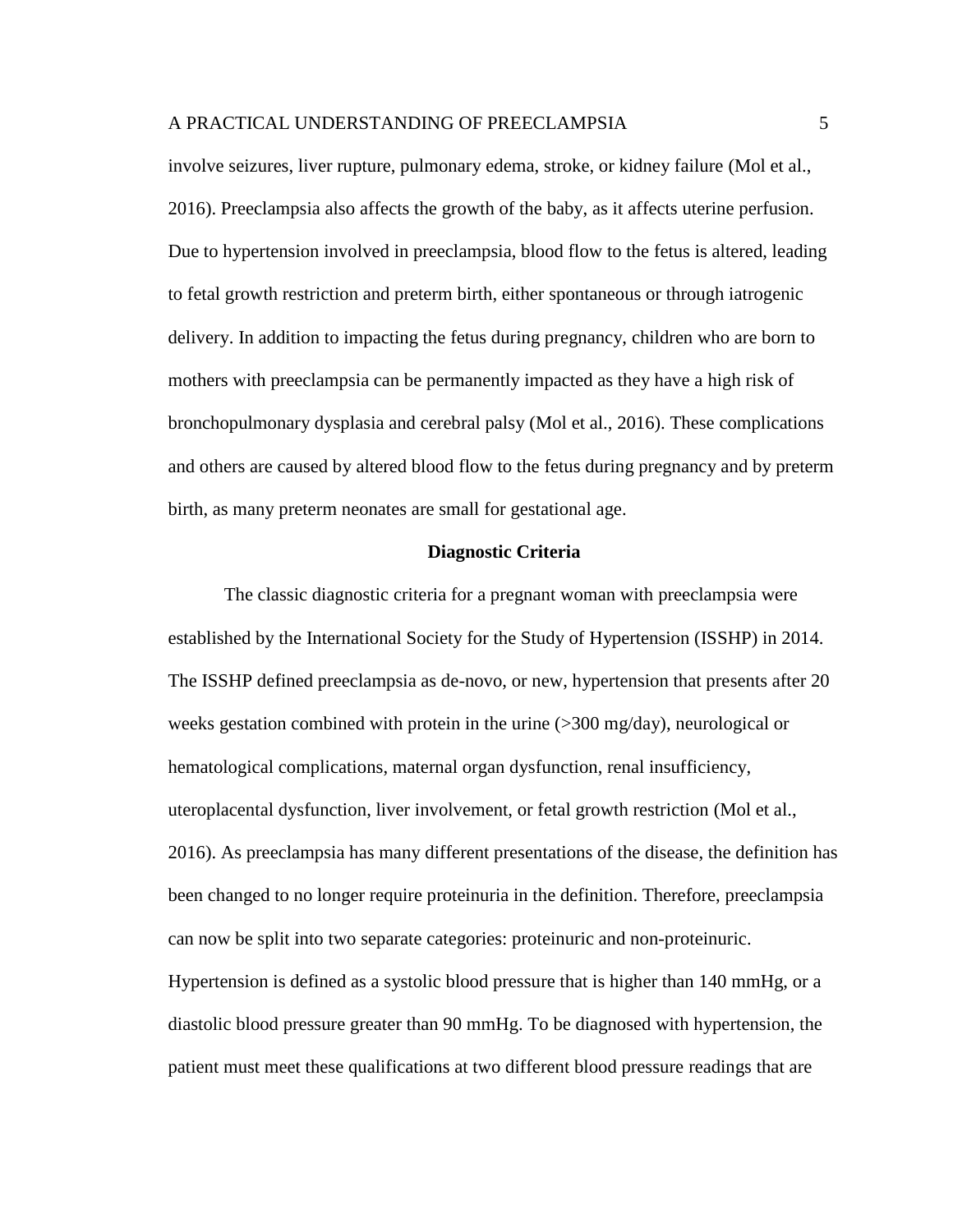taken at least 4-6 hours apart. The patient should be seated and in an upright position, or in a left lateral recumbent position (Mol et al., 2016). Whereas hypertension is very typical of preeclampsia, proteinuria is not always a clear indicator of the disease. Women with proteinuria tend to have high antenatal blood pressures, deliver at an earlier stage of gestation, and often need an operative delivery (Mol et al., 2016).

## **Pathophysiology of Preeclampsia**

The exact pathophysiological mechanisms that produce the clinical symptoms of preeclampsia are unknown. However, there have been numerous conjectures on how the disease progresses at the tissue level. It is thought the clinical symptoms of the disease during pregnancy represent later stages of the disease progression. Therefore, the pathophysiological changes in the body most likely begin taking place long before it is realized. The pathology of preeclampsia is thought to most likely originate in the placenta during the development of the uteroplacental circulatory system. One reason for this thought is that the delivery of the fetus and the placenta at birth is the one and only cure found for the disease process (Moncrieff, 2018). Therefore, since the disease process is resolved by the delivery of the baby and the placenta, it most likely starts at the beginning stages of gestation.

#### **Alteration in Angiogenesis**

Under normal circumstances in the body of the mother, the establishment of uteroplacental circulation involves maternal spiral arteries transforming from smalldiameter, high resistance arteries into low-resistance, high-volume vessels that can fully perfuse the intervillous space. This transformation begins at approximately 8-10 weeks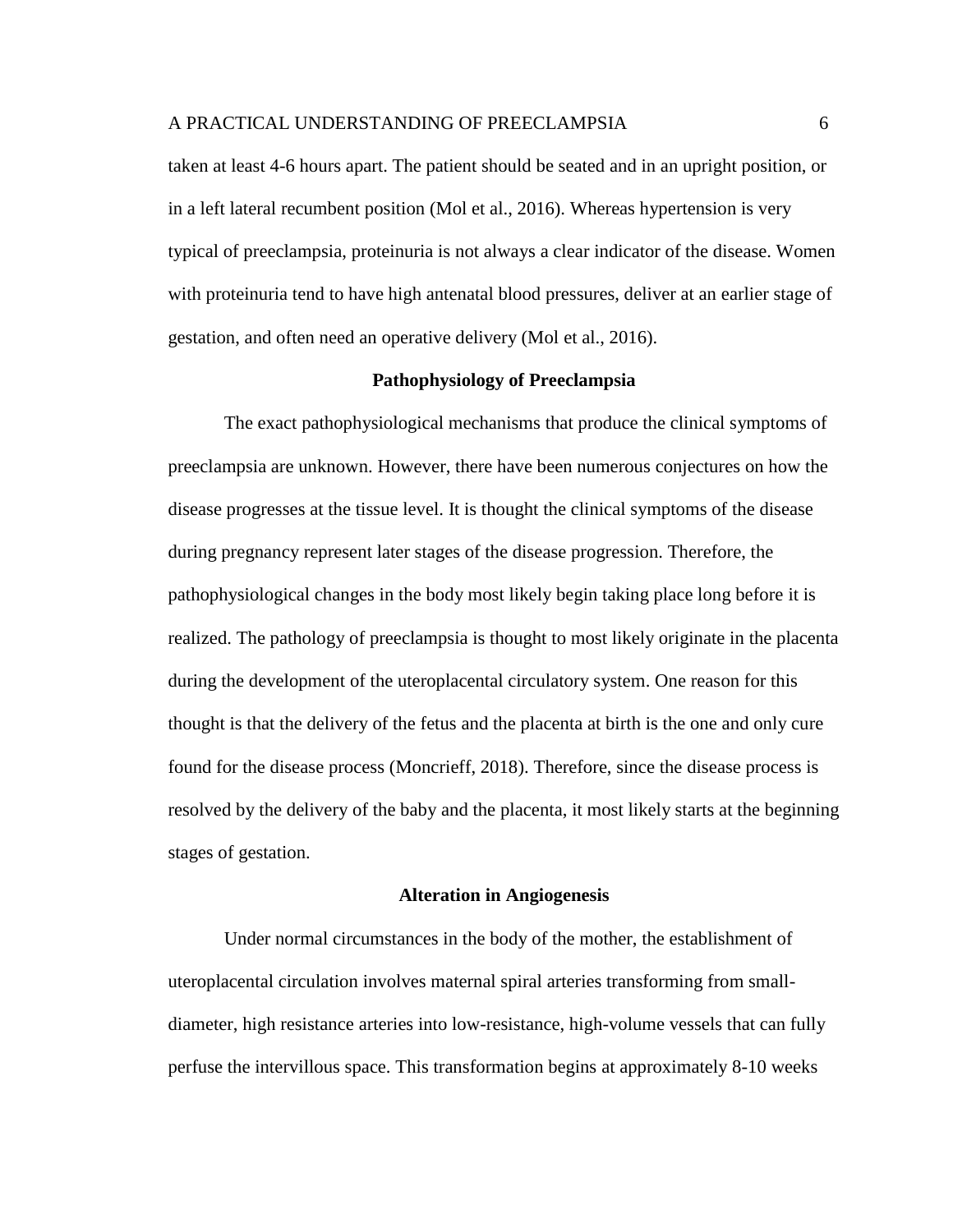gestation, when cytotrophoblasts enter into the wall of the uterus and take on some of the characteristics of the cells that make up blood vessels (Moncrieff, 2018).

Cytotrophoblasts do this by aiding in increasing the levels of proteins that make up endothelial and smooth muscle cells, and slightly decreasing levels of proteins that make up epithelial cells. This leads to cytotrophoblast formation that looks similar to an endothelial, or smooth muscle phenotype. This results in the 'vascular mimicry' that is seen in preeclampsia as cytotrophoblasts invade the uterine wall. As they travel through the stroma of the uterine wall, these cells cross into walls of the maternal spiral arteries and move up these blood vessels. As the cytotrophoblasts work their way up the spiral arteries, they replace the endothelial lining and some parts of the smooth muscle layer (Moncrieff, 2018). The loss of these muscle layers in the maternal spiral arteries changes the vessels from thin, small-diameter vessels into high-capacity, low-resistance arteries. Since the cytotrophoblasts remove many neuromuscular and baroreceptor components of these spiral arteries, the vessels are no longer very responsive to modulators, allowing these arteries to sustain a low-velocity, but high-volume flow to the intervillous space (Moncrieff, 2018). In this way, the mother's body naturally transitions to providing enough blood flow to the developing fetus.

In preeclampsia it is thought this transformation of the spiral arteries remains incomplete. In the pathology of preeclampsia, cytotrophoblasts are unable to fully migrate into the maternal spiral arteries. Therefore, many of the mother's blood vessels are incompletely transformed or are not transformed at all (Moncrieff, 2018). In normal uteroplacental circulatory transformation, the changes to the spiral arteries extend into the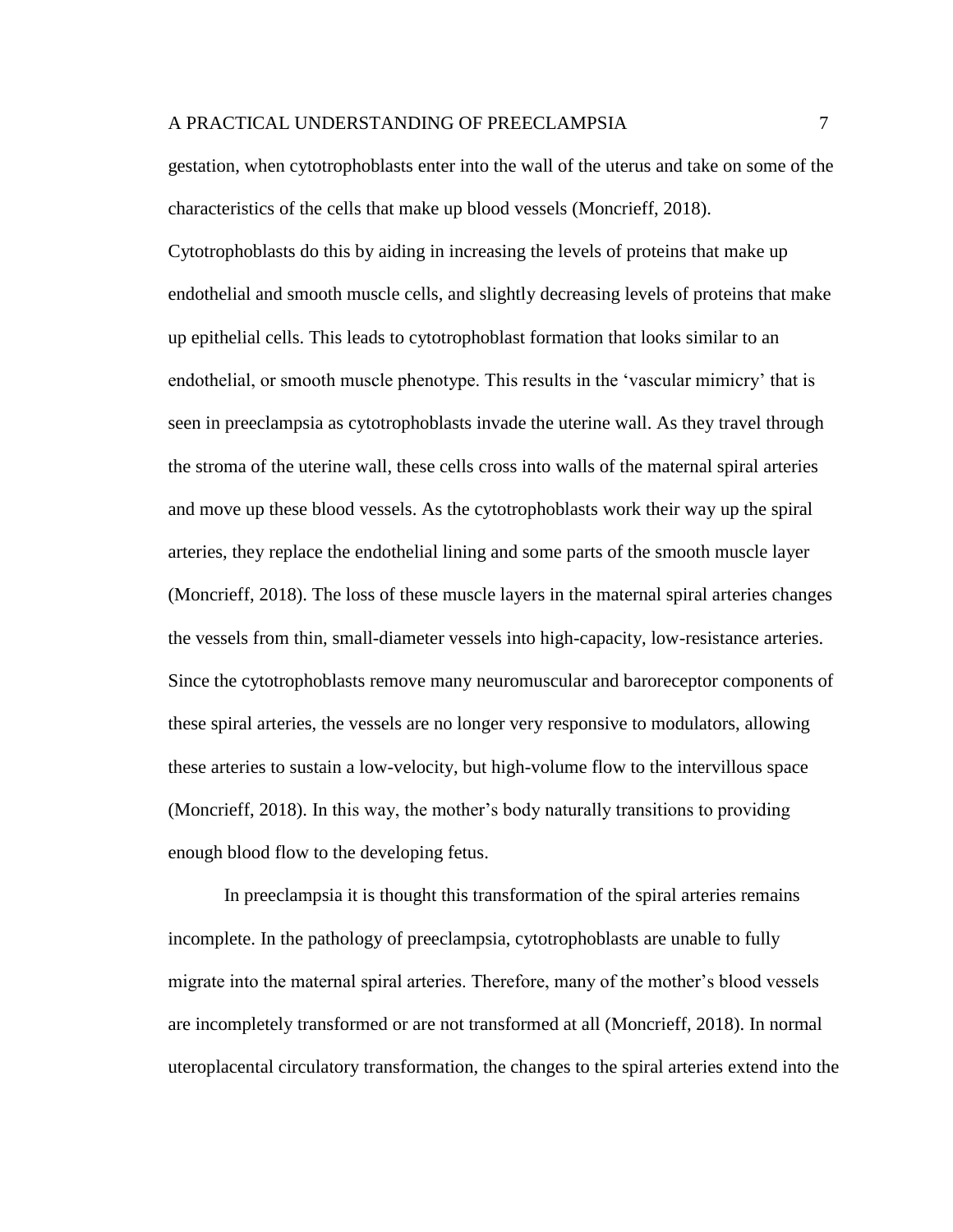myometrium of the arteries. In preeclampsia, however, the myometrial portion of many of the vessels is unaltered. Therefore, mothers with preeclampsia retain arteries with thick muscular walls and a highly functioning adrenergic nerve supply. These vessels remain small-diameter, high-resistance arteries that provide a low-volume, high-pressure flow to the placenta (Moncrieff, 2018). In addition, intact neurological components and baroreceptors allow the nerves of these vessels to greatly impact the blood flow to the placenta. This overall incomplete transformation of the maternal spiral arteries causes decreased perfusion to the placenta and a high blood pressure flow that is subject to vasoconstriction in response to the mother's systemic responses. This leads to placental ischemia and lack of perfusion, and therefore oxidative stress. This is thought to result in the release of cytokines and anti-angiogenic proteins into the mother's blood, which alters vascular growth and permeability (Moncrieff, 2018). In the preeclamptic mother, the high-pressure blood flow that perfuses the intervillous space leads to syncytiotrophoblast particles being released into the mother's blood. These by-products of placental stress cause the maternal signs of endothelial damage, increased vascular resistance, and increased coagulation and hemostasis (Moncrieff, 2018).

#### **Alterations in Immune Adaptation**

Yet another theory on the pathogenesis and development of preeclampsia is based on the significant and detailed immune adaptations that take place in the mother's body during pregnancy (Alrahmani & Willrich, 2018). The goal of these immune adaptations is to maintain a competent immune system in the mother in order to fight off disease, while preventing rejection of the growing fetus. This complex phenomenon is known as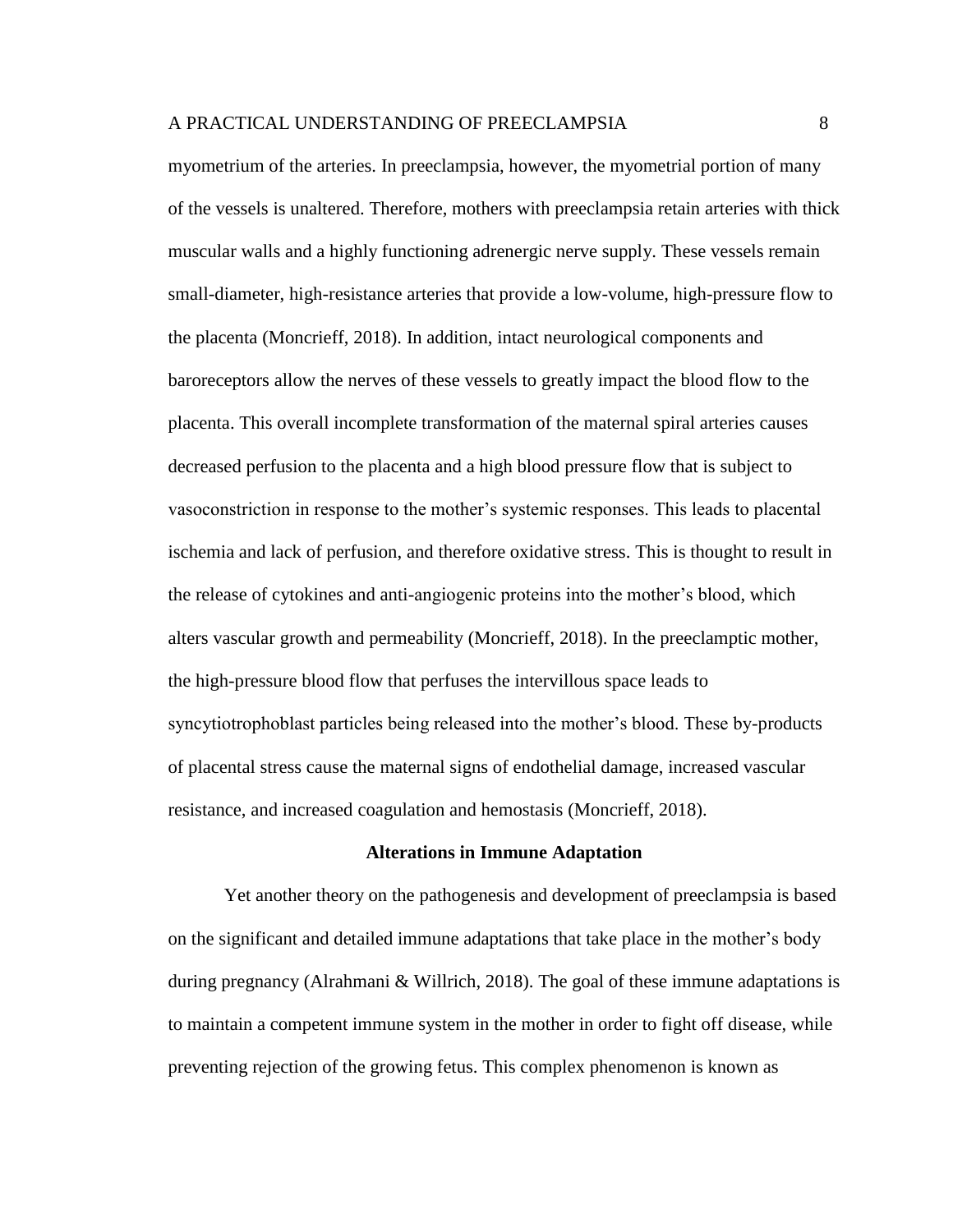maternal-placental immune tolerance. The changes that take place in the mother's body are multi-faceted. The immune response cytokine profile gradually changes from Thelper 1 to T-helper 2. The activation of T cells in general is suppressed overall, and with the help of the enzyme indoleamine-2,3-dioxygenase, the production of natural killer cells is decreased and substituted with the manufacturing of macrophages and syncytiotrophoblasts. The amount of granulocytes in the mother's blood stream increases at the same rate as the levels of acute-phase proteins. In summary, the innate immune system is enhanced in pregnancy, while components of the adaptive immune system are suppressed. The complement system is also a critical part of the innate immune system (Alrahmani & Willrich, 2018). The complement system acts to regulate tissue homeostasis. There are three separate pathways that play a part in the complementary system. These pathways are the classical, alternative, and lectin/mannose-binding pathways. Each pathway is induced by different threats to the body's homeostasis or pathogenic agent. The classic pathways are induced by an antigen-antibody immune complex or a C-reactive protein (CRP). The alternative pathway is always active to some degree at low levels, as it plays a role in the general health and immune processes of the body. Finally, the lectin/mannose-binding pathway is activated by mannose-containing bacteria (Alrahmani & Willrich, 2018). All three pathways converge into a C3 mediated loop. The activation of the enzyme C3 by C3 convertases leads to the binding and tagging of foreign cells or bacteria. This is how the complement pathways regulate the innate immune system.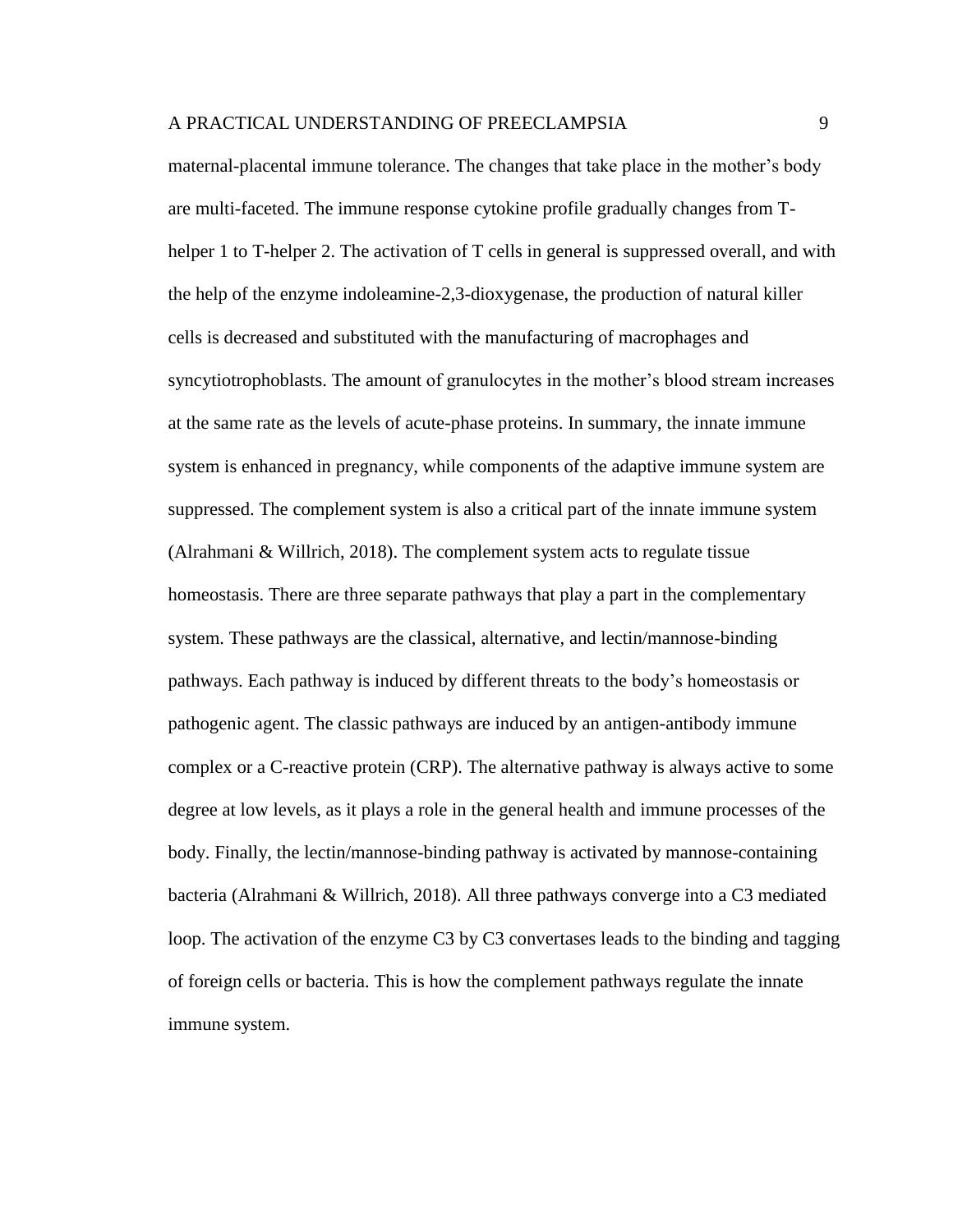One well-accepted theory regarding the pathogenesis of preeclampsia as related to the immune system is that of immune maladaptation. It is the idea that the normal immunologic changes a mother's body goes through during pregnancy are altered by a factor in the placenta that leads to an increased adaptive immune system and decreased changes in the innate immune system. This therefore would lead to an increased immune response against the fetus, which is an allograft that contains paternal antigens. The innate immune system of the mother would experience only slight alterations, leading to a heightened immune response during pregnancy. This would cause inflammation, altered angiogenesis, and increased endothelial activation that are seen in preeclampsia (Alrahmani & Willrich, 2018). Let it be understood, however, the precise pathophysiological mechanisms of preeclampsia and their effect of endothelial dysfunction and hypertension are still unclear and undergoing extensive research.

### **Risk Factors for Developing Preeclampsia**

As there is no definitive cause for preeclampsia, treating, preventing, and identifying at-risk populations often is a complicated matter. In a study conducted in the U.S. on clinical risk factors for preeclampsia in the  $21<sup>st</sup>$  century, two thousand six hundred thirty-seven women were included in the analysis (Pare et al., 2014). Over the process of the study, seven hundred ninety-three were excluded for the following reasons: sponsor request or decision, protocol deviation, participant missed two study visits or more, participant withdrew consent, incomplete delivery data, spontaneous or induced termination of pregnancy, or transfer of care. The women involved in the study were recruited at three different hospitals from three different areas of the country (Pare et al.,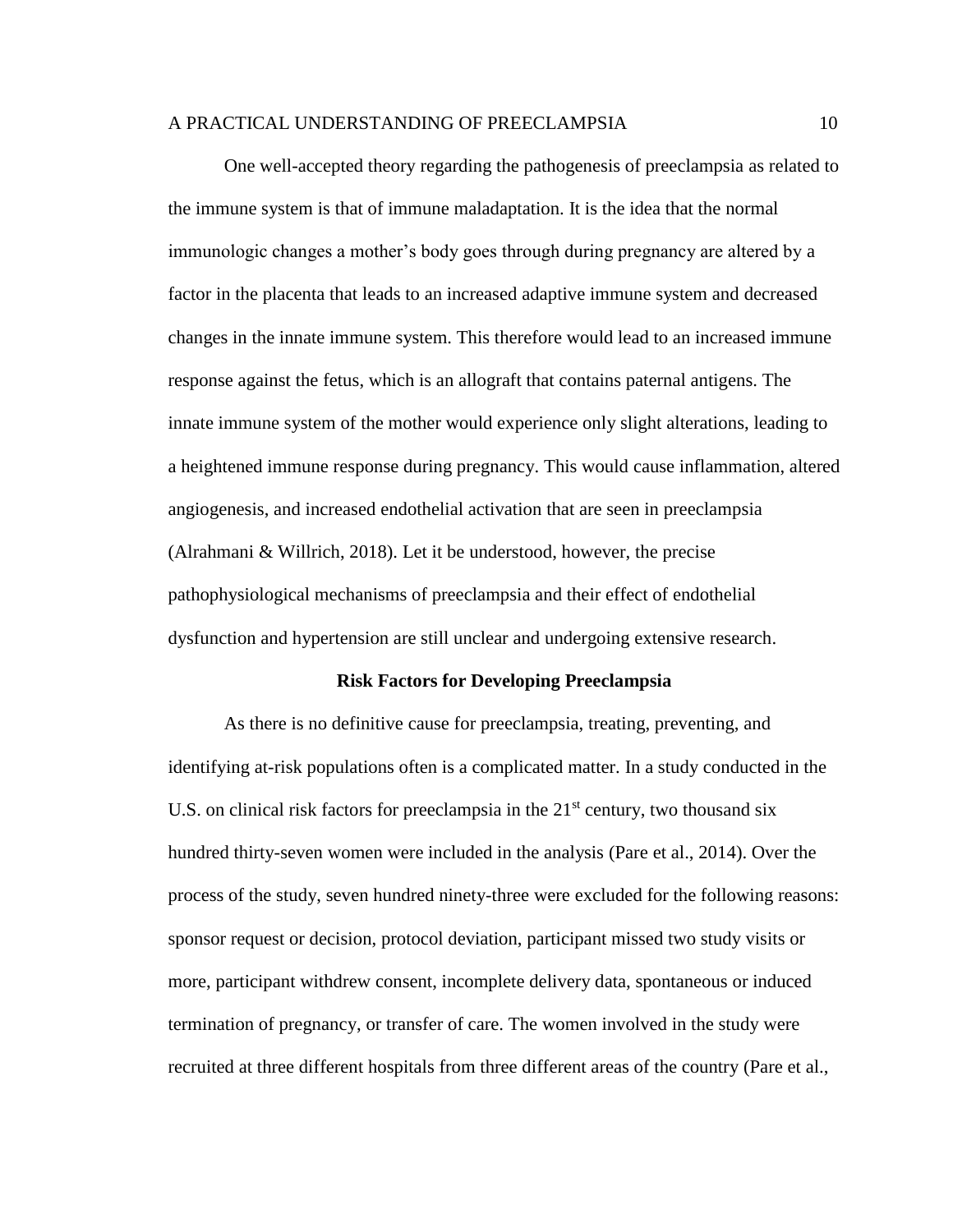2014). Out of the women who finished the study, one hundred sixty-five (6.2%) had a preexisting case of chronic hypertension. The rate of hypertensive disorders that developed over the progression of pregnancy were as follows: three hundred seventyeight (14.3%) developed gestational hypertension, two hundred thirty-seven (9.0%) developed preeclampsia, one hundred ninety-four (7.4%) developed severe preeclampsia, thirty-nine (1.5%) developed a syndrome consisting of hemolysis, elevated liver enzymes, and low platelet count (HELLP syndrome), and one patient (0.04%) progressed to eclampsia. The mean gestational delivery age of the patients who did not develop preeclampsia was 38.8 weeks (standard deviation of 2.0), while for women who did develop preeclampsia, the mean gestational age at delivery was 37.0 weeks (standard deviation of 2.7) (Pare et al., 2014). In the discussion of this study, it was found many of the previously and commonly reported risk factors for preeclampsia proved to be true. Medical conditions such as chronic hypertension and diabetes have been shown to be potential risk factors for preeclampsia. Multiple gestation, African American race, use of assisted reproductive techniques, prior cases of preeclampsia, nulliparity, and obesity were also confirmed to be independent predictors of preeclampsia and severe preeclampsia. However, in contrast to previous studies performed, the factor of advanced maternal age was not associated with an increased risk for preeclampsia. In addition to this, being overweight or obese was the most prevalent risk factor for both mild and severe preeclampsia in the patient population involved in the study (Pare et al., 2014).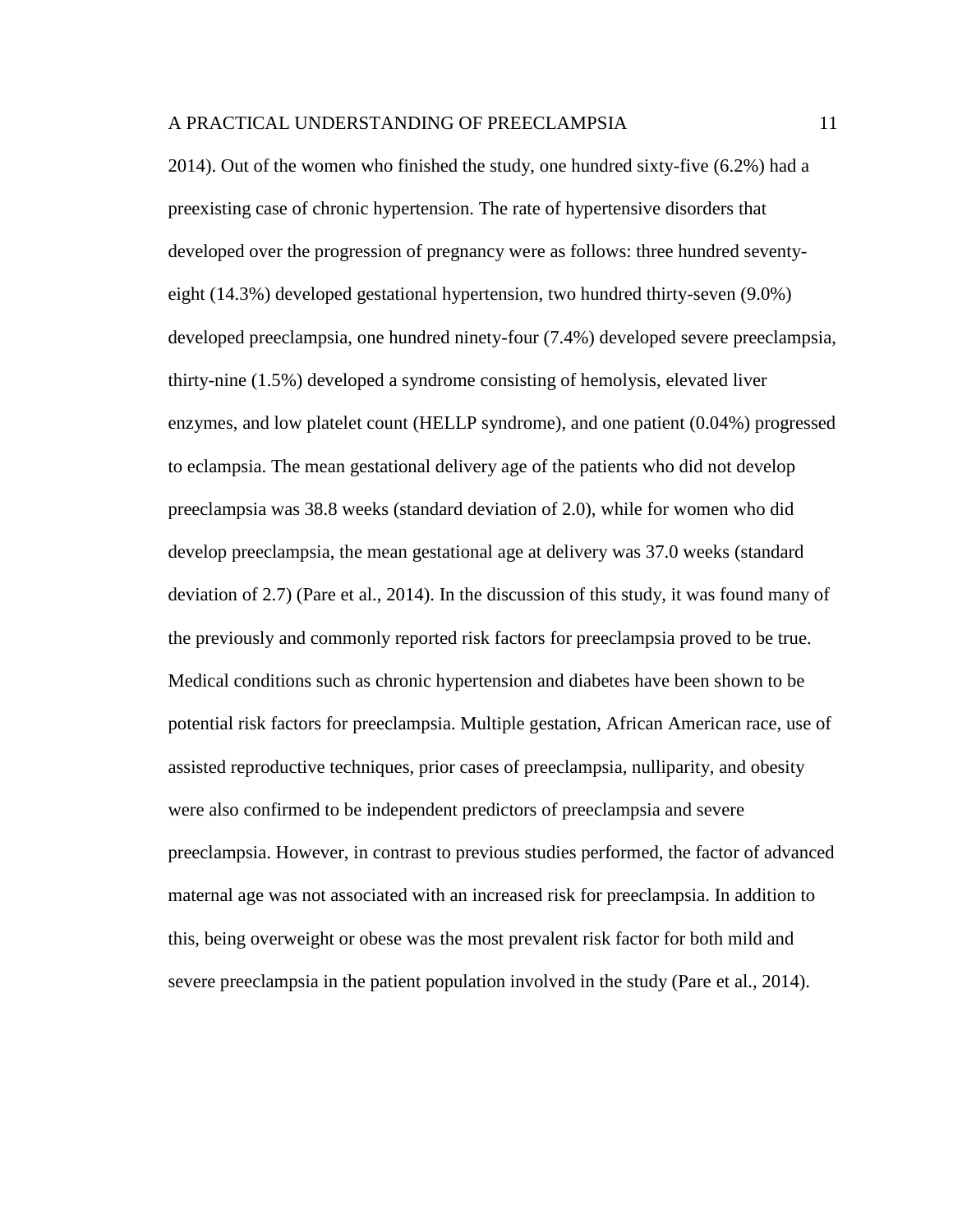## **Preventative Risk Factors of Preeclampsia**

This study particularly highlighted risk factors that should help in affecting and guiding prevention of preeclampsia in a health care perspective. Until recently, preeclampsia has been treated from a purely pharmacological standpoint since not much is known about it. This is partly resultant to clinical prediction rules and scoring having often been limited to nonmodifiable risk factors such as medical conditions, nulliparity and race. Therefore, there was not much that could be done to prevent preeclampsia. However, the above discussed study highlights one modifiable risk factor that represented the greatest risk factor: obesity. Since it is modifiable, preventive measurements should be implemented. Given the obesity-attributable risk in the study, great efforts to prevent preeclampsia should focus on prevention of obesity in women who are pregnant or even of reproductive age. The percentage of cases of preeclampsia in the study that could be associated with obesity was 64.9% of all the cases of preeclampsia and severe preeclampsia (Pare et al., 2014). From a clinical perspective, the results of the study highlight the importance of discussing weight with women who are of reproductive age and possibly including a weight reduction component in pre-conceptional counseling for obese and overweight women. This is due to results suggesting that even a modest reduction in BMI before conception could drastically decrease the individual's risk of preeclampsia (Pare et al., 2014).

### **Treatment for Preeclampsia**

As has been previously mentioned, much of the focus of treating preeclampsia has been on pharmacologic treatment over the years. Since preeclampsia's primary trait is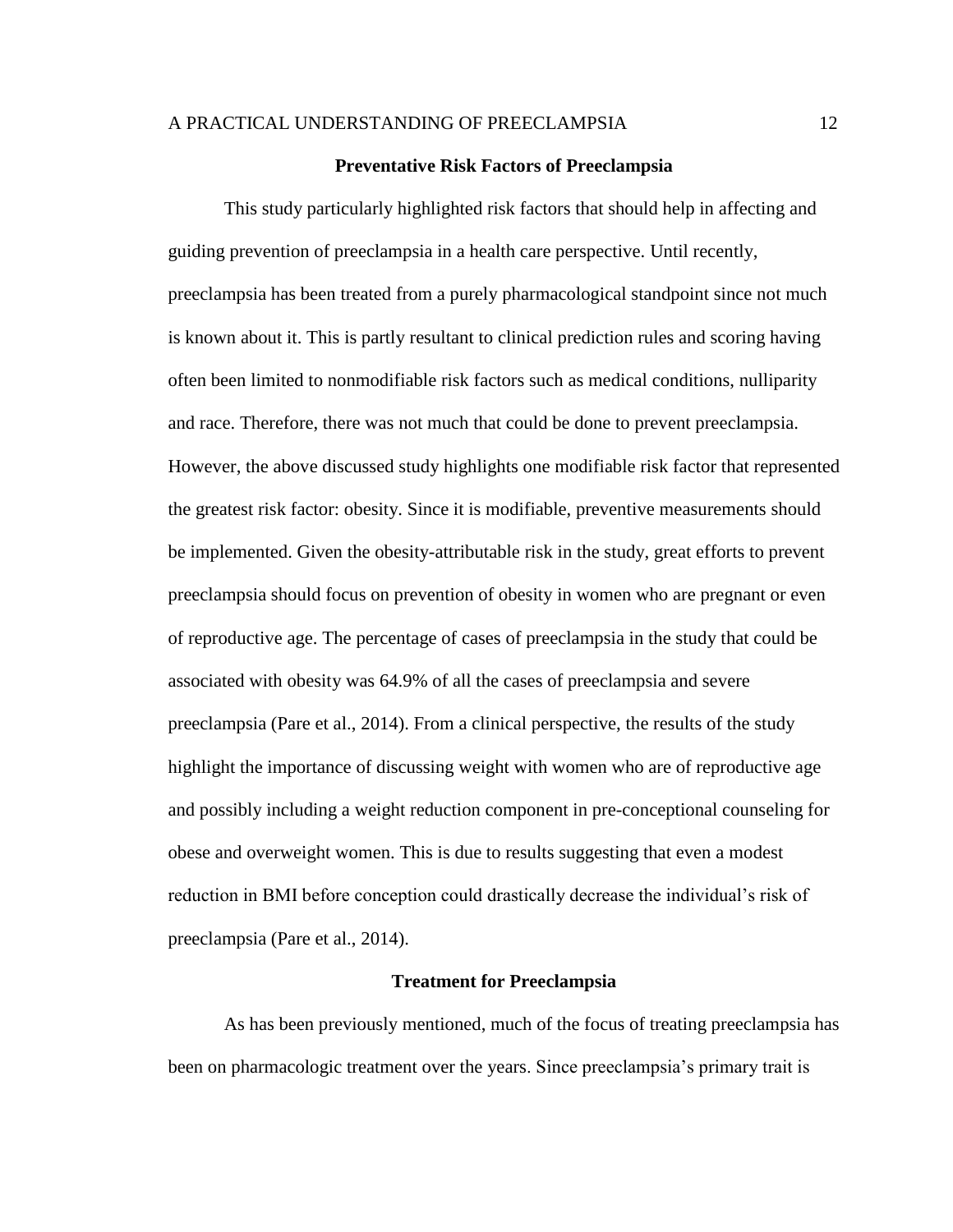hypertension, the National High Blood Pressure Educations Program (NHBPEP) Working Group Report has focused on targeting high blood pressure treatment in preeclamptic patients. As summarized earlier, mild hypertension is a systolic blood pressure (SBP) of 140-150 mmHg or diastolic blood pressure (DBP) of 90-109 mmHg. Severe hypertension is defined as an SBP >160 mmHg or DBP of >110 mmHg (Berzan, Doyle, & Brown, 2014).

#### **Standard Treatments of Preeclampsia**

Guidelines for treatment according to the American College of Obstetricians and Gynecologists (ACOG) do not recommend antihypertensive medication for mild preeclampsia (SBP < 160 mmHg or DBP <110 mmHg). However, antihypertensive therapy is recommended for women with preeclampsia who have a sustained SBP of >160 mmHg or DBP of >110 mmHg (Berzan et al., 2014). Although this disease is one of the most common complications of pregnancy all over the world, there are a limited number of medications that are used regularly as standards of treatment.

**Methyldopa and Labetalol.** First-line agents for hypertension in preeclamptic patients include methyldopa and labetalol. Methyldopa is the drug of choice for hypertension in pregnant women, as its safety and efficacy have been shown through many studies. There are some concerns with side effects of depression, hepatic disturbances, and hemolytic anemia. It also may not lower blood pressures adequately or fast enough for some preeclamptic patients; therefore, methyldopa should not be used in emergent situations (Berzan et al., 2014). Labetalol is also a first line therapy. Its safety is similar to the above-mentioned medication, but labetalol may often be more efficacious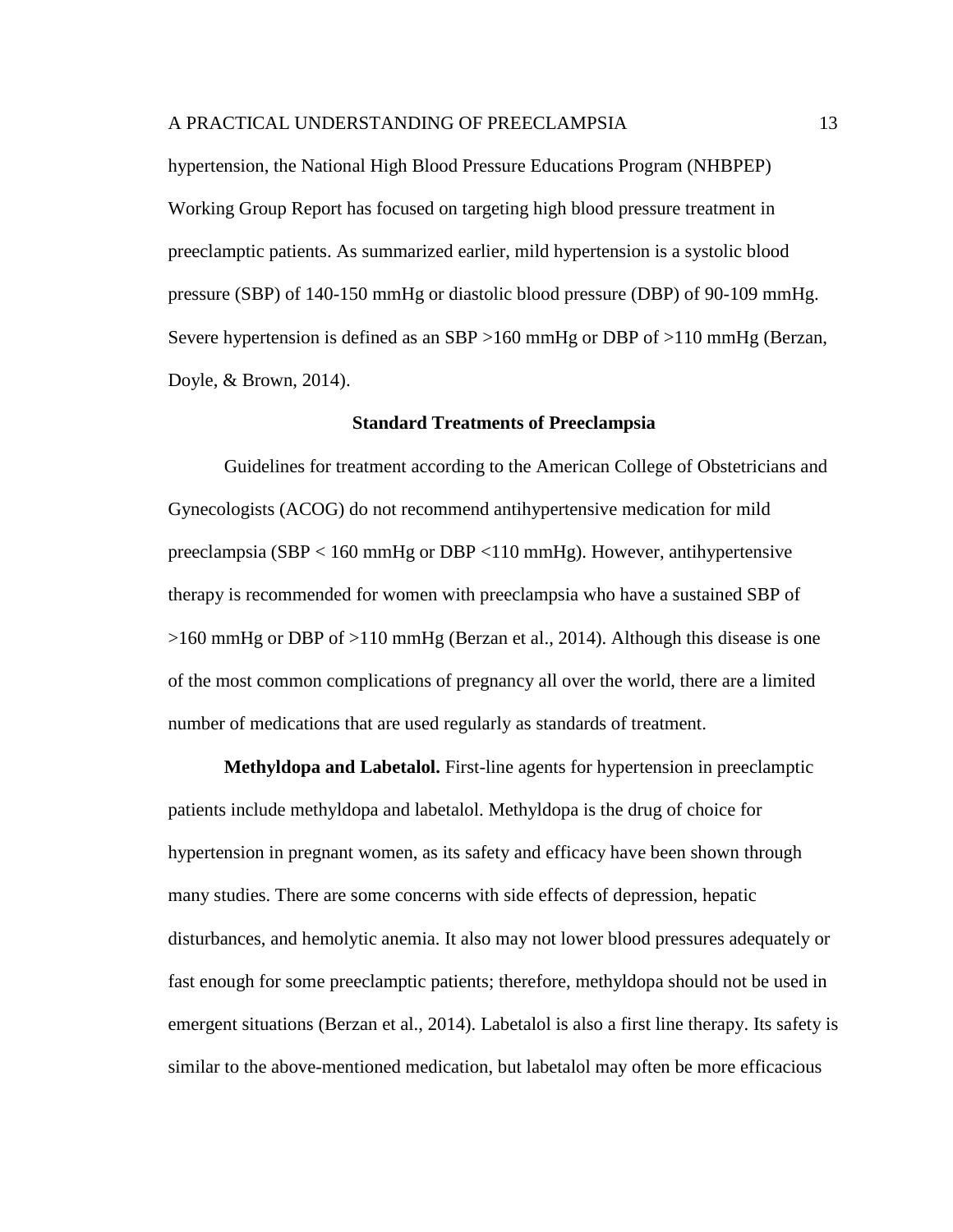than methyldopa. However, it may be associated with possible fetal growth restriction, and when given in large doses, neonatal hypoglycemia may be seen. Labetalol then is not the drug of choice over methyldopa due to the side effects (Berzan et al., 2014). Secondline agents for hypertension in preeclamptic patients include nifedipine, verapamil, and clonidine. For emergency treatment in preeclampsia, intravenous (IV) hydralazine, labetalol, and oral nifedipine may be used (Berzan et al., 2014).

**Magnesium Sulphate.** Magnesium sulphate also plays a very crucial role in the management of preeclampsia and eclampsia. For more than a century, magnesium sulphate (MgSO4) has been the anticonvulsant of choice to prevent and control eclamptic fits. Historically, the total dose of magnesium sulfate used in the treatment of preeclampsia and eclampsia would be gradually increased from  $2g/24$  hours to as high as 54 g/24 hours with the belief the increase in titration would increase the clinical efficacy (Okusanya et al., 2015). All studies have shown convulsions are controlled well with magnesium sulphate, despite the considerable alterations in the regimen, route of administration, and total dosage used (Okusanya et al., 2015).

The goal in the administration of magnesium sulphate is to achieve physiological magnesium (Mg2+) homeostasis in the patient. A type of cation, Mg2+ is found all throughout the body. It works in the activation processes of many enzymes, including those of energy metabolism. It is critical cation in the production of ATP, therefore playing a crucial part in the neurological stability of a patient. Women who are pregnant generally maintain normal levels of Mg2+, with only minor fluctuations over the forty weeks of gestation. In preeclampsia, however, pregnancy often continues with normal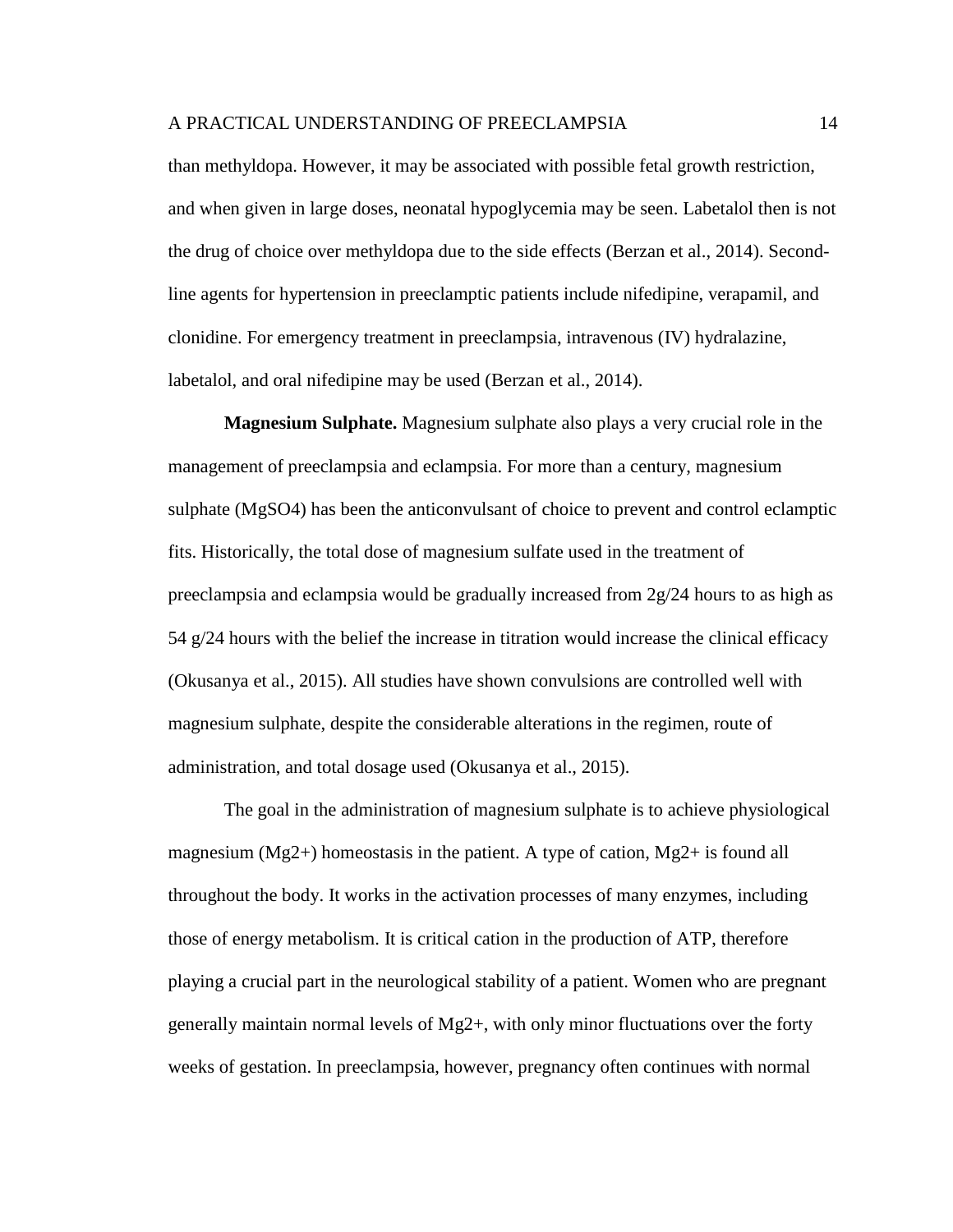Mg2+ levels until generally the  $32<sup>nd</sup>$  and  $33<sup>rd</sup>$  weeks of gestation. This cation's levels decline at this stage until delivery, with hypomagnesemia at delivery seen in preeclampsia (Chiarello et al., 2018).

Magnesium sulphate is an inorganic salt that is administered for these patients. This salt contains Mg2+, oxygen, and Sulphur. Free Mg2+ concentration in maternal blood is 0.75 mmol/L and 0.83 mmol/L in fetal blood in normal pregnancies. However, in preeclamptic pregnancies, the value in maternal blood decreases to 0.66 mmol/L and increases to 1.01 mmol/L in fetal blood (Chiarello et al., 2018). The exact impact of the increased of Mg2+ levels in fetal blood is unknown at the time, as there is not a clear explanation for the accumulation of Mg2+. It is universally acknowledged the beneficial effects of Mg2+ administration are unparalleled, as they mitigate the potential and associated complications of preeclampsia. However, there is not a clear understanding as to the potential mechanisms of action of the cation. There are many suggestions as to how magnesium sulphate alters the fetoplacental vascular function. These include the magnesium sulphate impacting altered function of Mg2+ transporters, membrane receptors, inadequate generation of nitric oxide (NO), and an inflammatory and oxidative state (Chiarello et al., 2018). Parenteral administration of Mg2+ salts works primarily for the patient with severe preeclampsia to guard prophylactically against eclampsia and seizures. Although the specific mechanism of Mg2+ is not understood in preeclampsia, studies show that lower  $Mg2+$  levels are seen in the red blood cell membranes of patients with preeclampsia in contrast to women with normal pregnancies (Chiarello et al., 2018).This consistent trend in altered Mg2+ levels in both mother and baby is considered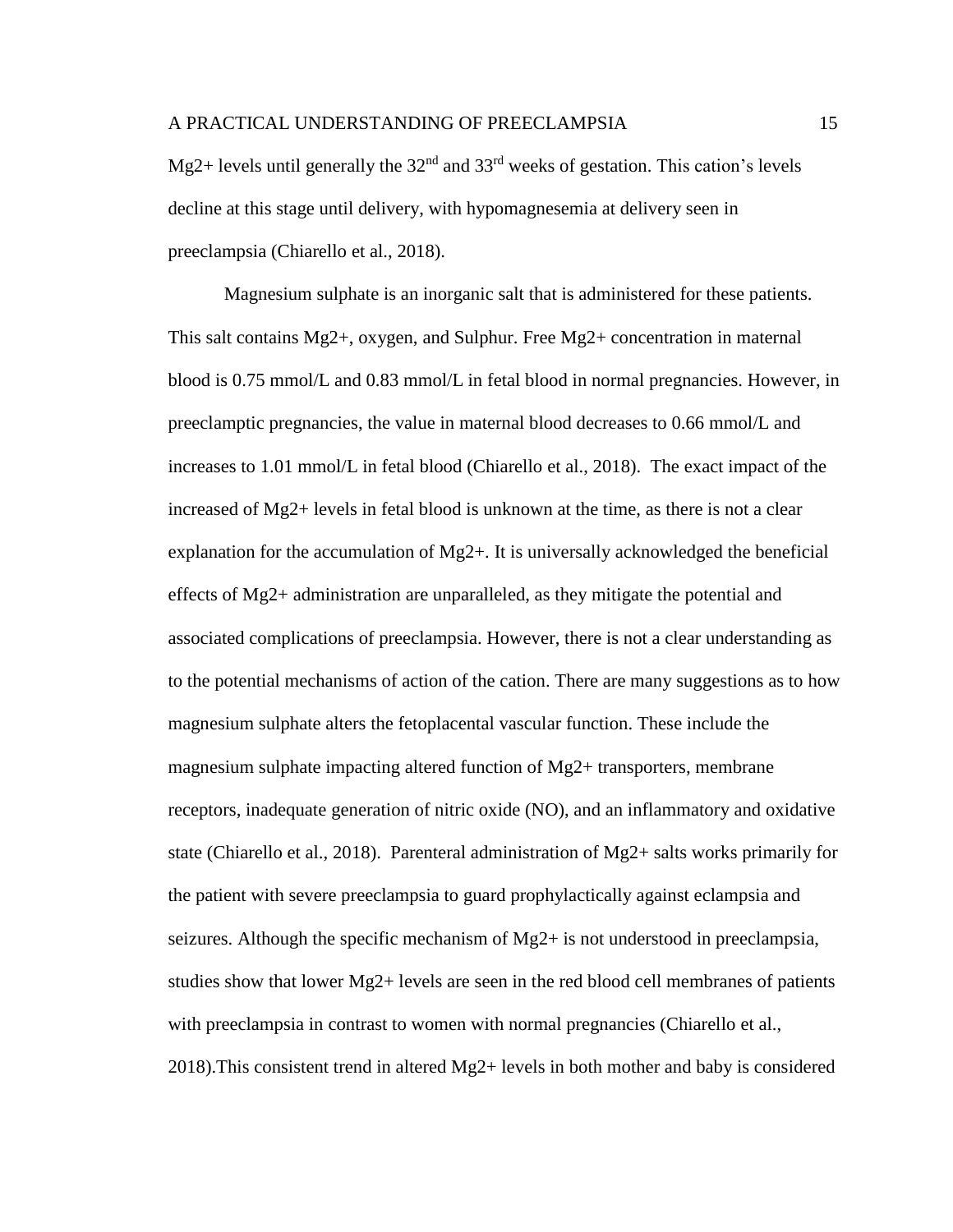to be a predisposing factor in the pathogenesis and development of preeclampsia. Clinical practice dictates that maintaining a maternal plasma Mg2+ level higher than the normal range of 0.75-1.0 mmol/L is required to reduce the chance of advancing from preeclampsia to eclampsia (Chiarello et al., 2018). In addition to this, overall levels of Mg2+, calcium, creatinine, and proteins, as well as maternal bodyweight, are crucial to monitor and keep at safe levels in order to achieve a safe and effective delivery (Chiarello et al., 2018).

In planning care for a pregnant mother, antihypertensive medication and magnesium sulphate are the standards of care. However, these standards of care are those that have been determined to work in first world countries in the presence of primary health care providers. In many areas of the world where there are no primary health providers, there are great challenges in the prediction, prevention, and management of preeclampsia (Osungbade  $\&$  Ige, 2011). The cost and accessibility of such medications as those which are generally prescribed for treatment of preeclampsia make treatment and management of the disease very difficult. Treatment in these countries consists of the following: prenatal care, a timely diagnosis, proper management, and a timely delivery. The impact of preeclampsia is felt significantly in low income and third world areas since medical interventions are often ineffective due to the late identification and treatment of cases of preeclampsia (Osungbade & Ige, 2011).

#### **Screening for Preeclampsia**

Prevention of this disease process requires availability of predictive measures for those at a high risk for developing the disorder. Although countless clinical and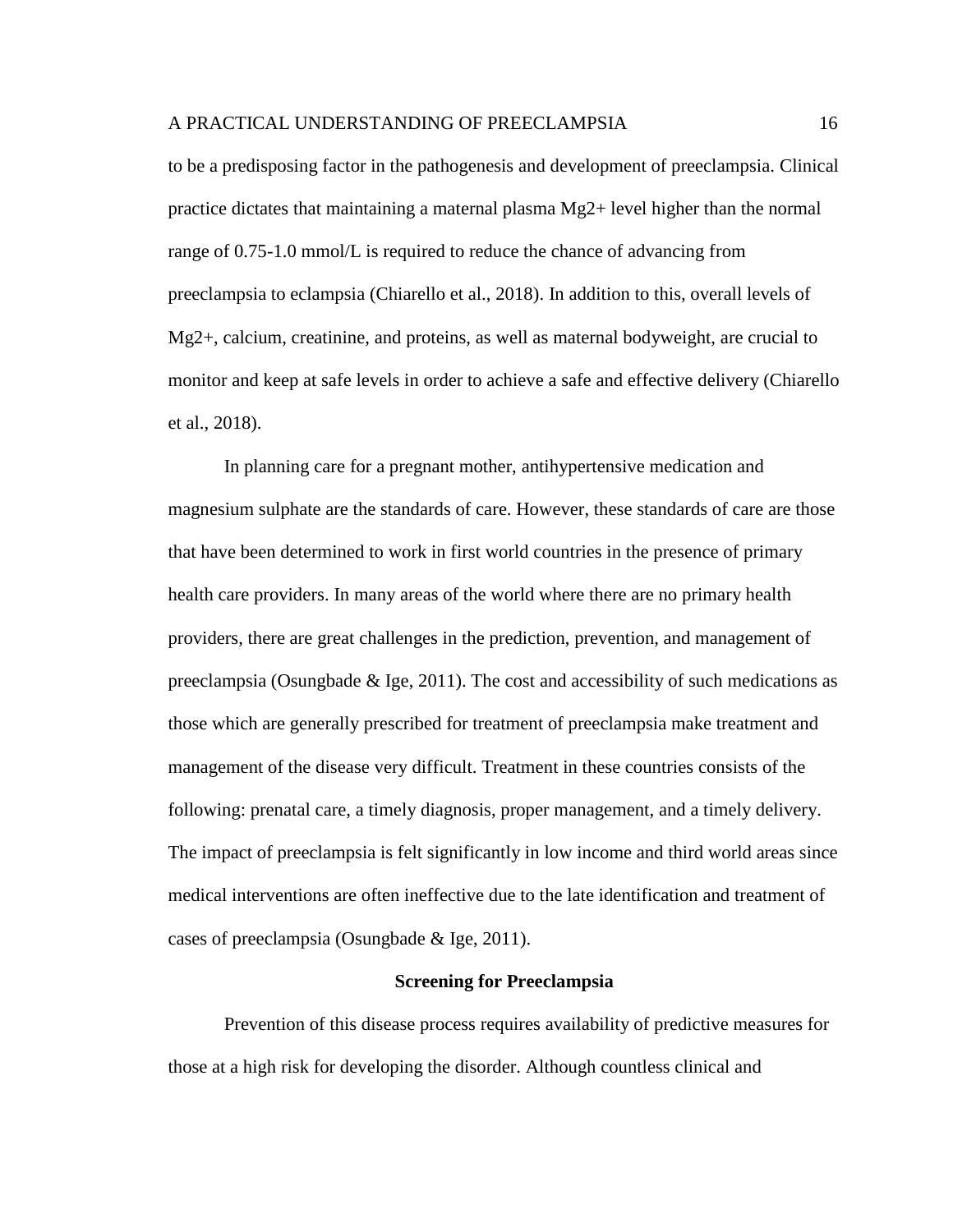biochemical tests have been devised for those at risk, most remain quite unrealistic for common use in developing countries. At the current time, there is no single reliable and cost-effective screening test for preeclampsia that can be recommended for use in developing countries (Osungbade & Ige, 2011).

## **Screening in a Third-World Country**

The primary way to efficiently and accurately screen pregnant women for preeclampsia is the establishment of easily accessible, functional health care systems. In the majority of developing countries, particularly in areas like Africa and Southern Asia, there are three levels of delay that result in limited health care access (Osungbade & Ige, 2011). The first is delay in the decision to seek care. This delayed response at the patient level is often a result of insufficient information on signs and symptoms of the disease process, as well as inadequate information on where and when to seek help from a facility. Poverty, corrupt power, and the rising cost of health care lead to often fatal delays in care seeking (Osungbade & Ige, 2011). The second level is delay in reaching the health care facility. Lack of access to quality care is often one of the main obstacles to reducing maternal and neonatal mortality in low income countries. This is often in part due to the placement of the health care facilities in relation to the location of villages, distance, and lack of transport to the areas where the health care providers are located. For example, in Nigeria, up to 50% of rural women live over 5 kilometers from the nearest hospital. Most of these women have no way of reaching the hospital except by walking – even when they are in labor. Therefore, most of the pregnant population of these villages do not make it to the hospital during delivery. For a woman with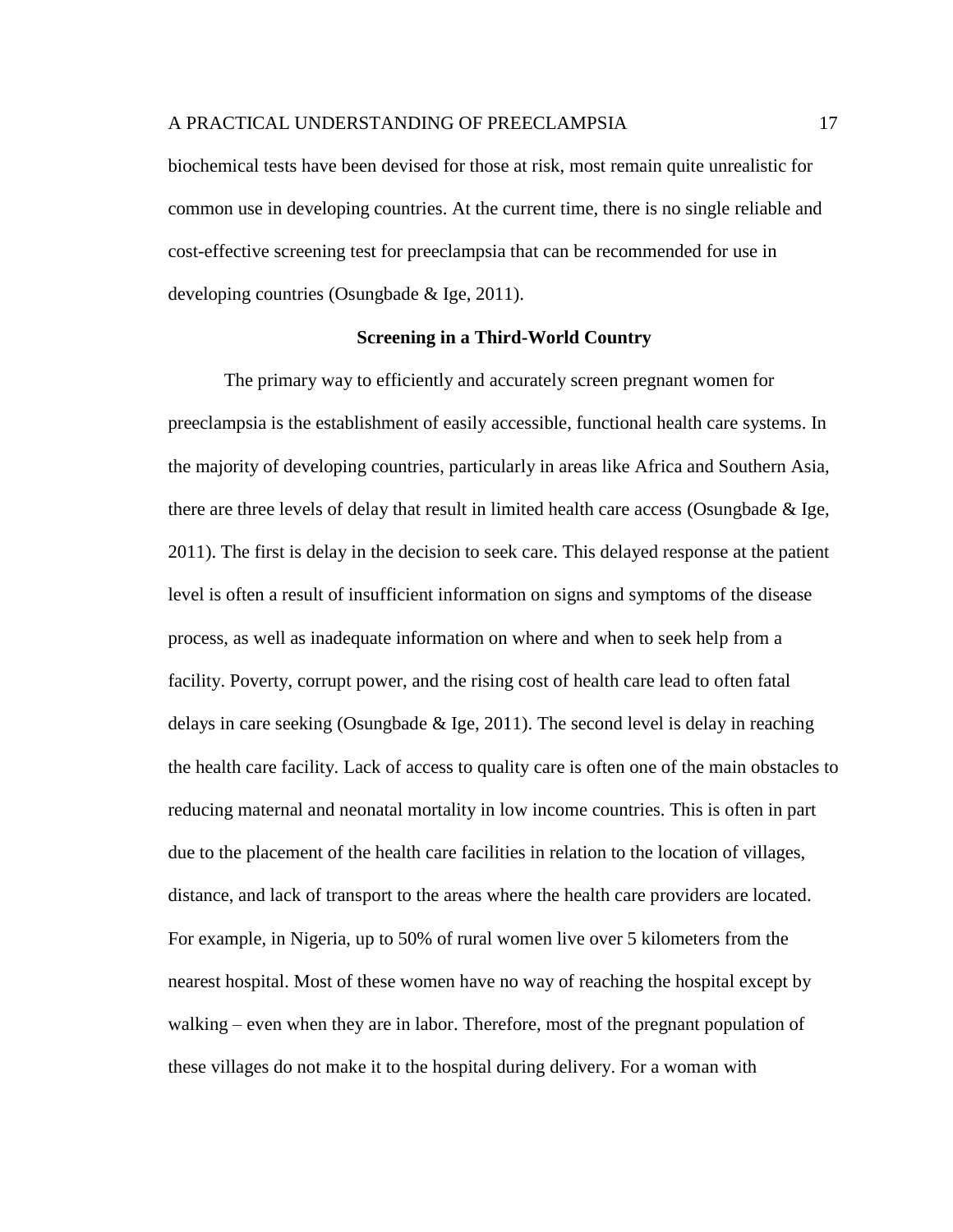preeclampsia, this lack of treatment could progress to eclampsia, leading to death for both the mother and baby. This could all take place without the nearest health care facility knowing anything about the mother and her baby (Osungbade  $\&$  Ige, 2011). Finally, the third level of delay is delay in health service provision. In many health facilities in the third world setting, health care insurance is in the teething stage, making it impossible for both the poor and the insured to obtain care during emergent situations. Identified barriers include the attitudes of many of the health service providers as well as the perceived poor quality of care. These barriers are increased by the lack of trained personnel and the extreme lack of equipment and supplies. In many cases of preeclampsia in a third world hospital, studies have shown magnesium sulphate wasn't routinely administered if it was available. Another consideration is that the use of magnesium sulphate is often limited solely to teaching hospitals. The overall lack of availability of the drug and appropriate health personnel as well as equipment to administer it frequently raises obstacles for treating preeclamptic women (Osungbade & Ige, 2011).

**Using CLIP in a Rural Setting.** Globally, hypertensive diseases of pregnancy, two of the top ones being preeclampsia and eclampsia, are the primary causes of maternal and neonatal mortality. Therefore, managing preeclampsia and eclampsia in less modern and first world settings is a priority when evaluating world-wide health initiatives for mothers and babies around the world (Khowaja et al., 2015). Hypertensive disorders of pregnancy (HDP), which include pre-eclampsia and eclampsia, complicate over 10 million pregnancies worldwide each year. This results in 76,000 maternal and 500,000 neonatal deaths. The large majority of these deaths (>99%) take place in low- and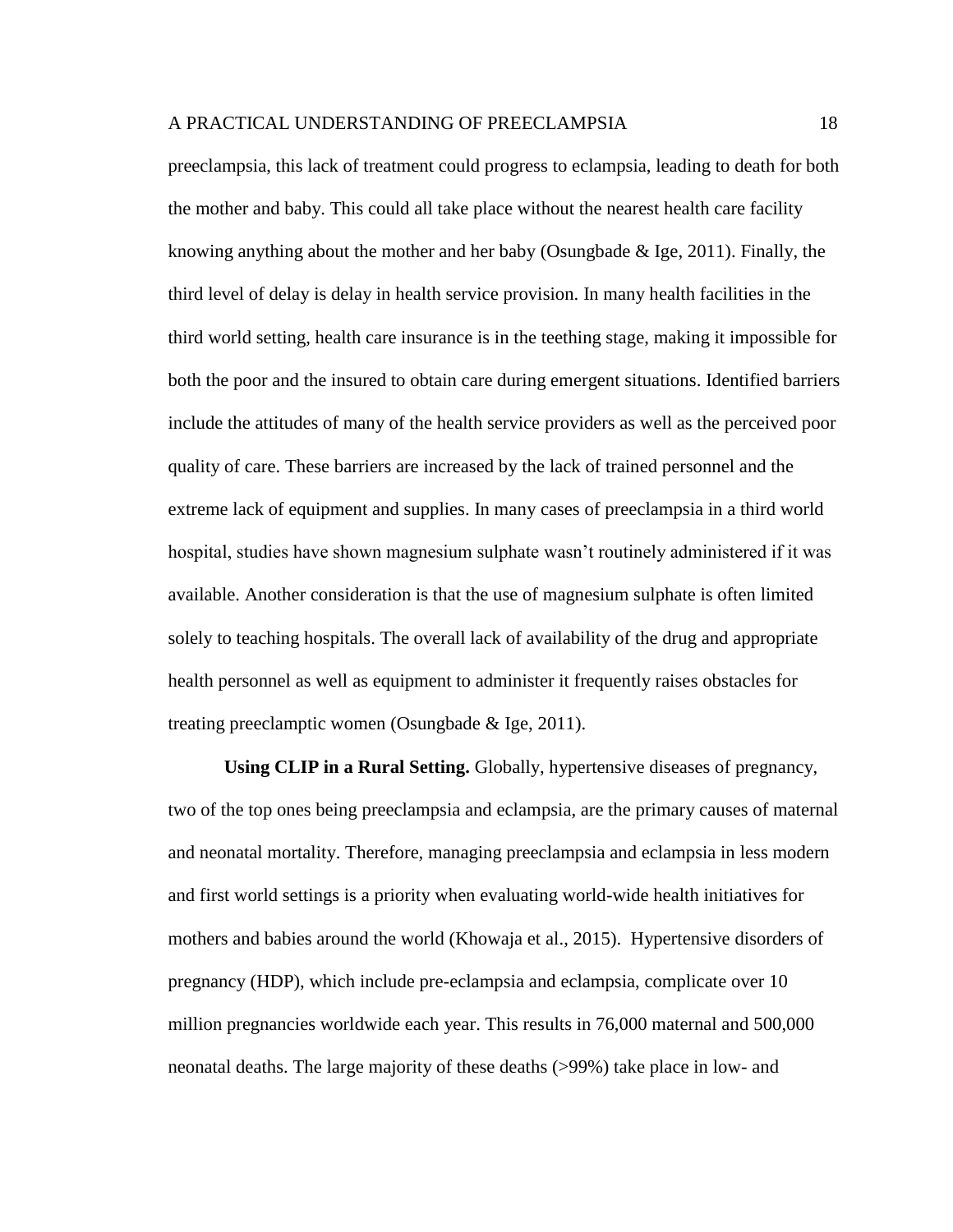middle-income countries (LMICs), particularly in South Asia and in Sub-Saharan Africa (Khowaja et al., 2015). The Community Level Interventions for Preeclampsia (CLIP) trial evaluates a package of care that could be applied at a community level in addition to being implemented through hospitals and primary health care centers. This package directly seeks to address and intervene against the three levels of delay mentioned above (Osungbade & Ige, 2011). If applied appropriately, maternal and perinatal complications and potential deaths could be reduced drastically in village communities and the third world setting. As discussed above, management of preeclampsia mainly focuses on interventions in a primary health facility. These include antihypertensive therapies, anticonvulsant therapies, and timed deliveries. However, thousands of women in LMICs are unable to reach facilities that monitor and provide treatment during delivery for those with preeclampsia. These women in hard-to-reach areas suffer disability and often lose their lives due to a lack of resources for screening and identification of HDP as well as triage and transport availability. In a first world country, these clinical processes are at the reach of almost every woman, allowing a usually safe and monitored delivery (Khowaja et al., 2015).

**How CLIP Works.** The goal of the CLIP trial is introducing evidence-based interventions at community levels through the availability and presence of primary health care providers. Specifically, the CLIP intervention involves three levels:

- I. Community engagement
- II. Provision of HDP-oriented antenatal care through household visits
- III. Use of the CLIP package for women with a CLIP 'trigger'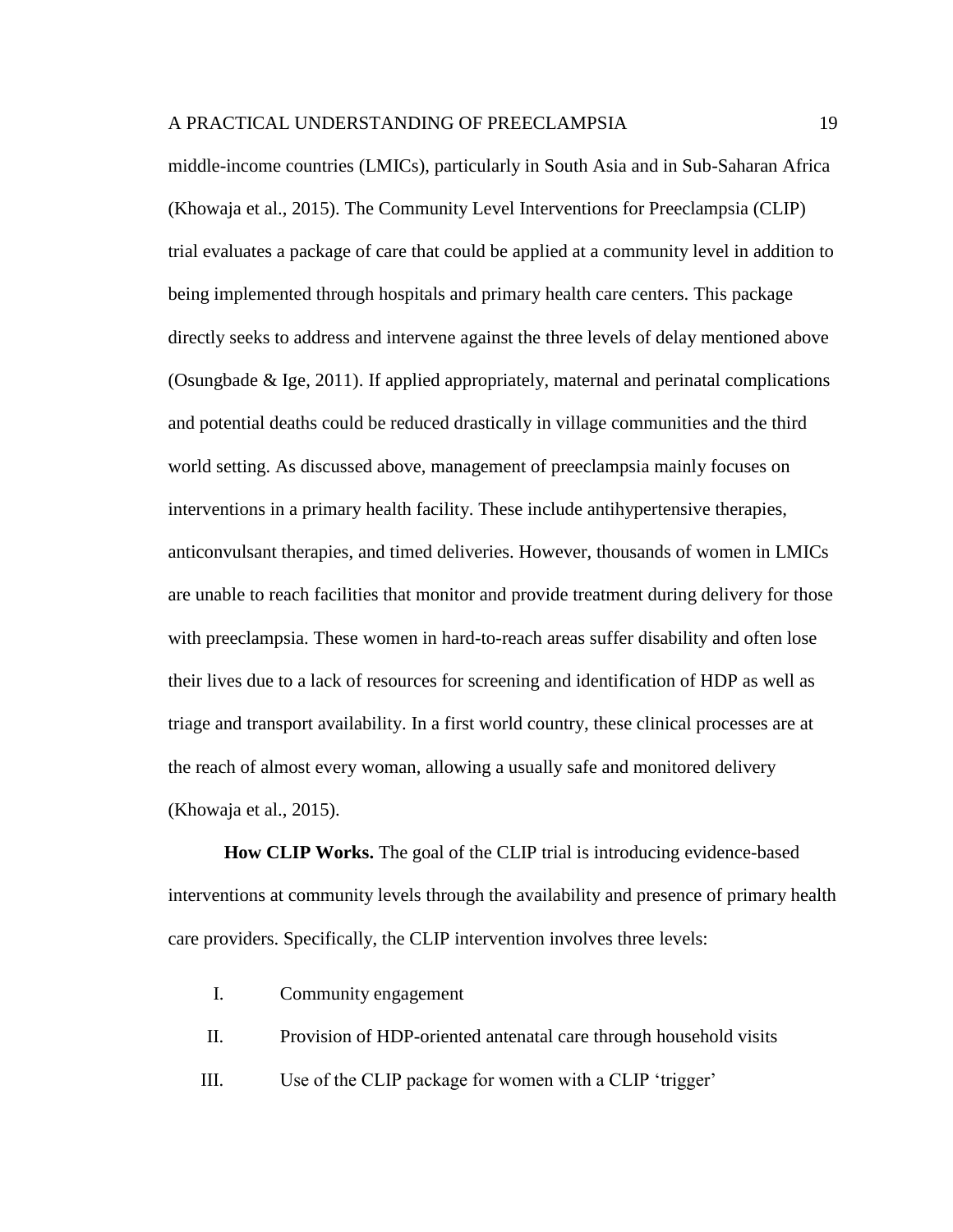(Khowaja et al., 2015)

The community engagement level seeks to include all women, particularly those who are currently pregnant or could become pregnant. It also includes the decision makers of the households (husbands, father-in-laws, or brothers) and community leaders. Community engagement involves teaching these groups about preeclampsia, its origins, signs, symptoms, and potential consequences. It seeks to inform the community about potential cost for transport and treatment and what that would look like (Khowaja et al., 2015). The second step, provision of HDP-oriented antenatal care, is done through household visits to pregnant women. Community healthcare providers (cHCPs) would travel from home to home with the proper equipment, screening women for potential risk factors or symptoms of preeclampsia or other HDPs. Since the women and families will have been previously informed as to what signs and symptoms to look for, in addition to the potential complications that could arise if left untreated, this step is expected to be received with cooperation and understanding since community involvement would already be achieved (Khowaja et al., 2015). Finally, the third step aims to provide a CLIP package for women who had a CLIP 'trigger.' This CLIP package will include oral antihypertensive therapy or intramuscular magnesium sulphate. Administration of this package will be accompanied by appropriate education as to the use of these medications. Appropriate referrals to a comprehensive emergency obstetric care facility will also be provided, in addition to what transport to the facility would require (Khowaja et al., 2015). The cHCPs would regularly assess and check up on these women approximately every 4 weeks at minimum. These visits could be done either in the home, or at a primary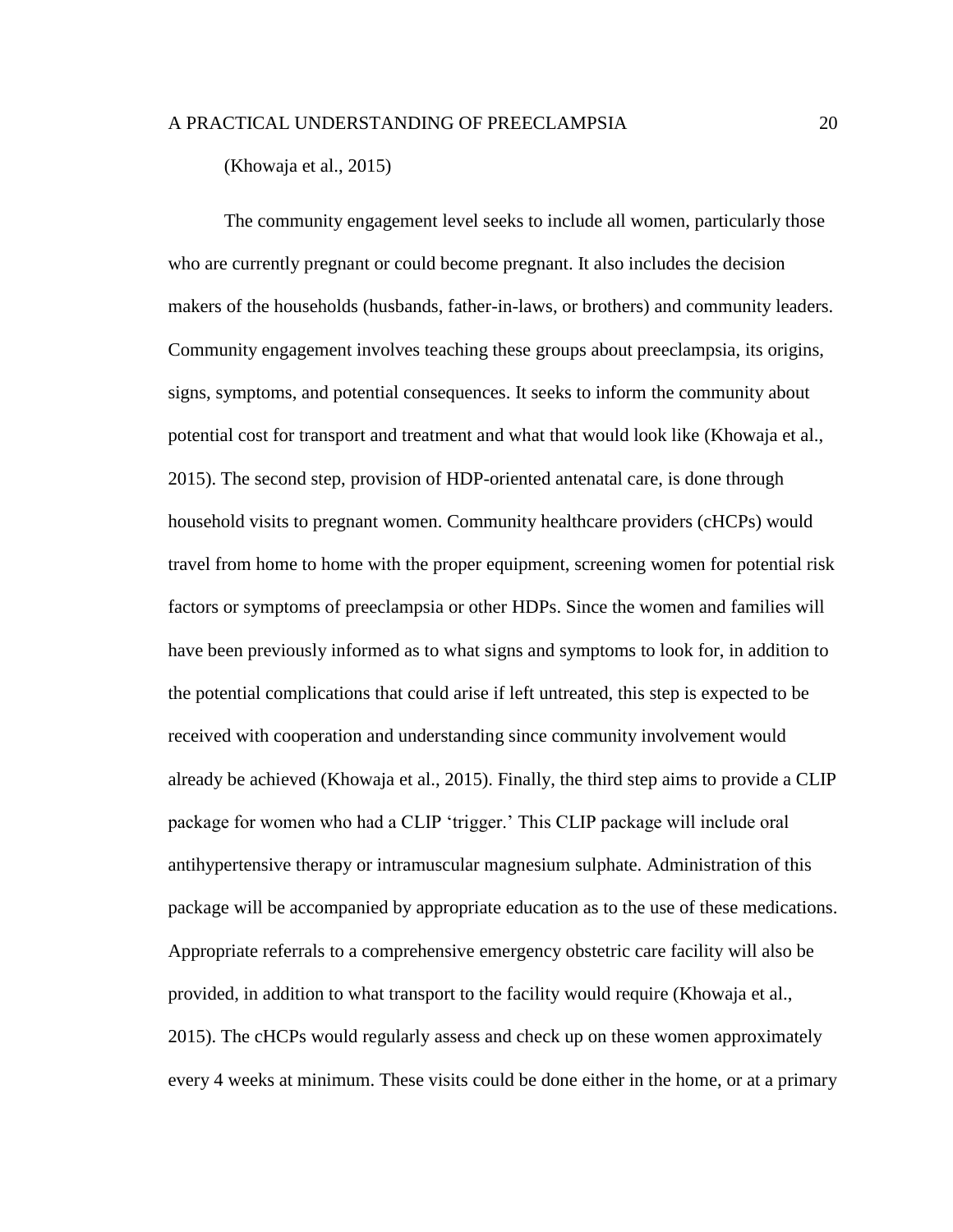health care facility, if there is one close by. The cHCPs are trained specifically to screen the women for symptoms, using culture and country specific pictograms. They also take the woman's blood pressure each visit, noting trends or signs of hypertension. The cHCPs also check urine for protein at the first visit using a dipstick, and then on following visits if the patient's systolic blood pressure is over 140 mmHg. This screening process allows for consistent care and early diagnosis of preeclampsia. Women with preeclampsia can then be referred to facilities with specific care or given CLIP packets to take during pregnancy (Khowaja et al., 2015).

## **Alternative Treatments for Preeclampsia to Use in Third-World Setting**

In addition to introducing CLIP interventions in rural and third world settings to proactively screen and manage patients with preeclampsia, there has been a significant amount of research performed on alternative therapies and treatments, other than that of antihypertensive medications and magnesium sulphate (Atallah et al., 2017).

## **Preventing Preeclampsia with Aspirin**

Aspirin is currently the most widely prescribed medication for the prevention of cardiovascular diseases and complications. However, aspirin may also be indicated for usage during pregnancy for women who have preeclampsia. Large meta-analyses have reviewed individual patient data as well as anonymous surveys, demonstrating aspirin is often very effective in preventing preeclampsia in those patients who are at a high risk for developing the disease (Atallah et al., 2017). Aspirin has been shown to be particularly helpful in preventing preeclampsia among those patients who have a history of preeclampsia. Guidelines regarding the use of aspirin for preeclampsia vary greatly from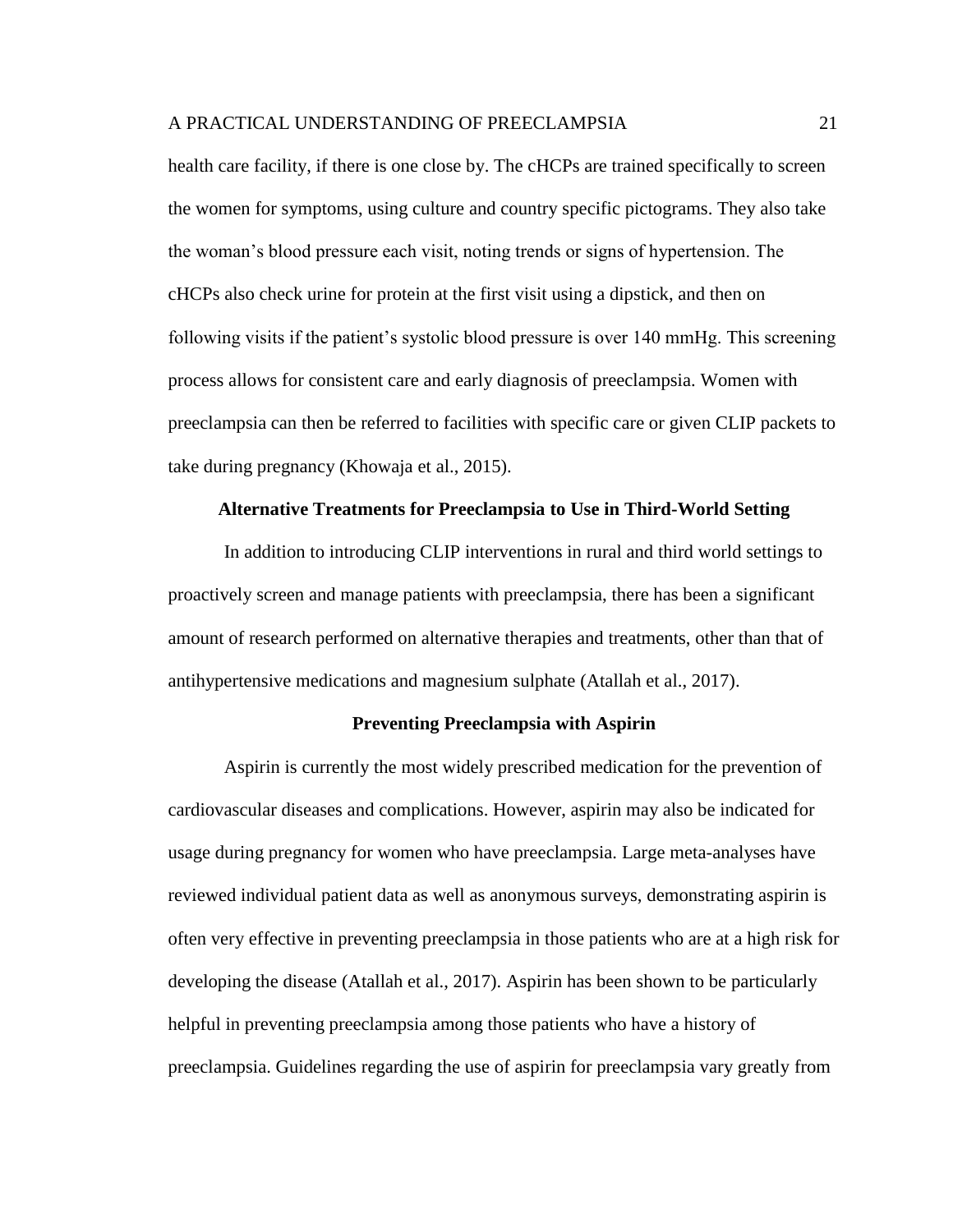country to country. Types of screening, target population, and the prescribed dosage of aspirin in preventing preeclampsia are still matters of heated debate (Atallah et al., 2017).

**Pathophysiology.** To understand the use of aspirin for the treatment of preeclampsia, the pathophysiology of the disease must be reviewed. In this disease, the platelet TXA2 increases significantly, while prostacyclin levels drop sharply due to changes in the mother's body during pregnancy. Around the  $13<sup>th</sup>$  week of gestation in women who are at a high risk for preeclampsia, this imbalance of platelet TXA2 and prostacyclin is visible. TXA2/PGI2 imbalance can be reversed within 2 weeks of treatment with a low dose aspirin regimen (Atallah et al., 2017). Aspirin acts by inhibiting TXA2 secretion, and thus platelet aggregation. However, aspirin doesn't alter the secretion of endothelial prostacyclin, correcting the increase of TXA2 and decrease of PG12. This correction favors maternal systemic vasodilation, resulting in decreased hypertension and increased blood flow to the uterus and therefore the fetus. More recent understanding of the impact of angiogenic factors on placental hemodynamics in women with preeclampsia has led to the study of the impact of aspirin on the secretion of these factors in the placenta (Atallah et al., 2017). In situations of decreased blood flow, and therefore hypoxic conditions for the fetus, aspirin inhibits the production of sFlt-1 in human trophoblasts. This produces proangiogenic results. The factor sFlt-1 is the common type of vascular endothelial growth factor (VEGF) seen in pregnancy. When it binds to circulating placental growth factor and other types of VEGFs, it behaves as a concentrated anti-angiogenic factor. Patients with preeclampsia or who have a history of preeclampsia have high levels of sFlt-1 in their plasma. Therefore, it is thought that sFlt-1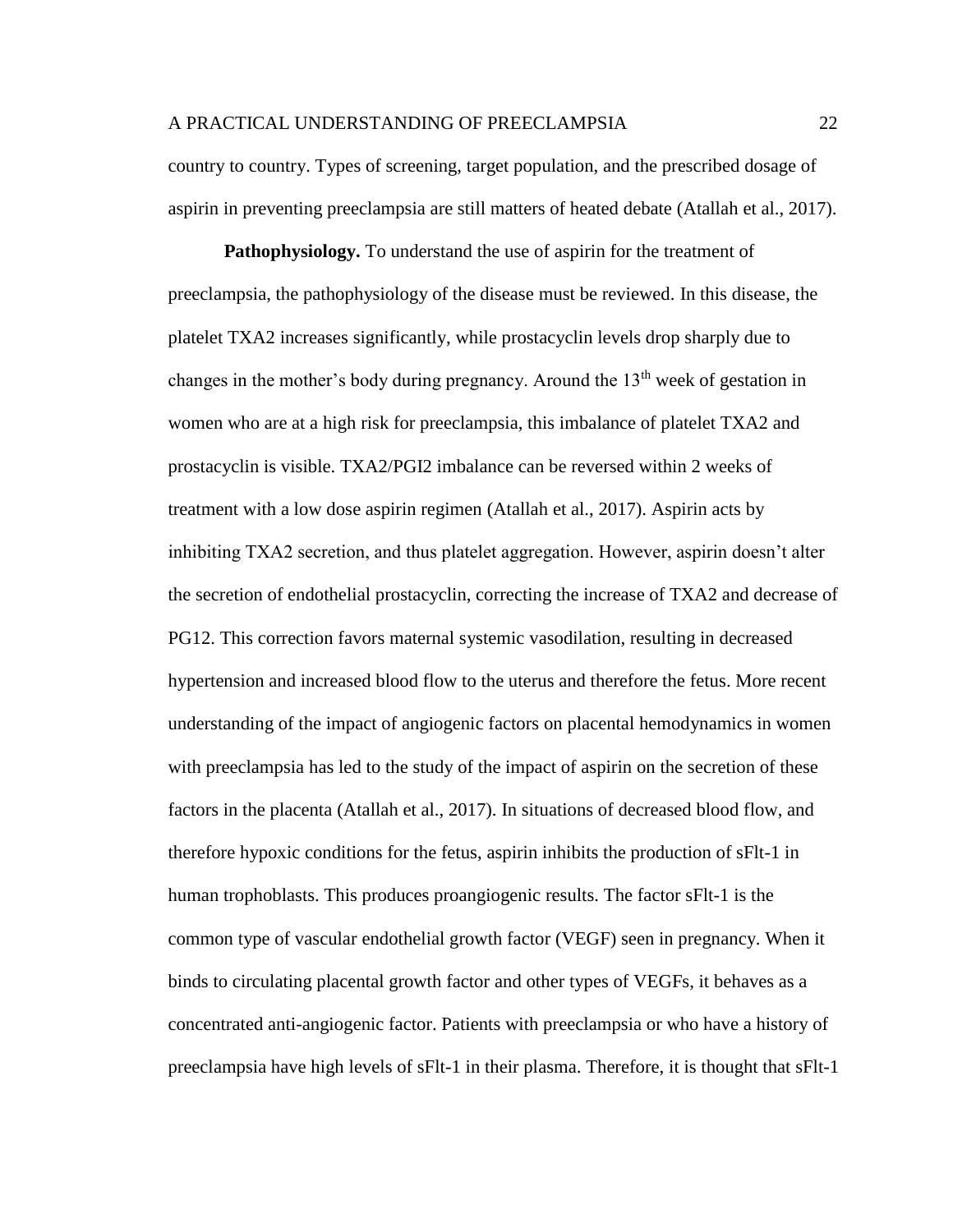is responsible for the angiogenic imbalance seen in the pathophysiology of preeclamptic patients (Atallah et al., 2017). Since aspirin binds to this factor, angiogenic growth is promoted, increasing blood flow to the developing fetus and decreasing hypertension in the mother.

**Controversy with the Use of Aspirin.** Although numerous and continual studies have been performed on the potential use of aspirin in preeclamptic mothers, the debate continues. Even though aspirin does decrease some of the anti-angiogenic results of the factors in the patient with preeclampsia, aspirin also crosses the placental barrier and alters TXA2/PGI2 balance and platelet aggregation of the fetus (Atallah et al., 2017). After it perfuses into the placental cotyledon, aspirin transfers over into the fetalplacental circulation during the first 5 minutes. Laboratory tests performed on blood from the umbilical cord of pregnant women who are taking low-dose aspirin reveal a sharp drop in platelet TXA2. Although this acts to decrease hypertension in mothers, there have been sporadic cases reported of intracranial hemorrhage in premature infants and lowweight fetuses, in addition to early closure of the arterial canal (Atallah et al., 2017). Therefore, it is presumed that aspirin treatment may lead to a decrease in fetal platelet aggregation, resulting in an increased chance of utero cerebral hemorrhage. Low dose aspirin administration doesn't seem to introduce a teratogenic risk in the first trimester, but it has been advised aspirin treatment should be discontinued around 36 weeks of gestation to decrease risks of hemorrhage in mothers and babies (Atallah et al., 2017).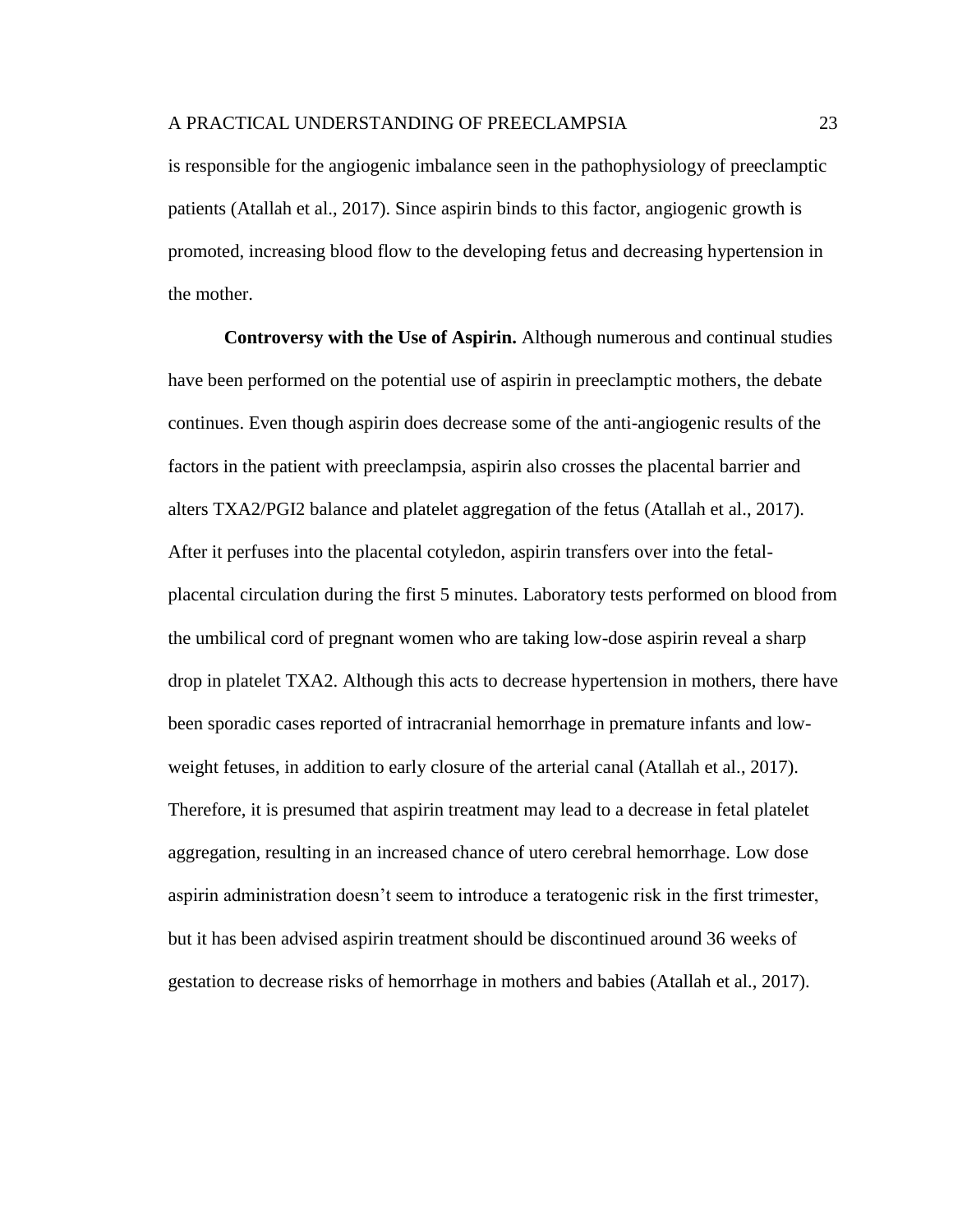## **Preventing Preeclampsia with Calcium Supplements**

**Pathophysiology.** Yet another possible alternative treatment for preeclampsia that has been investigated is calcium. Preeclampsia is often characterized by inflammation cascades as well as endothelial activation (DeSousa et al., 2016). This results in the multi-organ disease that we see in pregnancy. A placental factor that consists of deported trophoblastic debris is increased in the blood of mothers with preeclampsia. Deported trophoblastic debris is seen in the blood of mothers in all pregnancies, but increased levels in preeclamptic mothers is suggested to be from the nature of increased cell death in the syncytiotrophoblast. In normal pregnancies, the death of syncytiotrophoblasts are more apoptosis-like, while in preeclampsia, cell death is more necrotic (DeSousa et al., 2016). Other studies point to placental factors that are related to the process of angiogenesis, such as sFlt-1, PIGF, and sEndoglin, are involved in the pathogenesis of preeclampsia. Studies show that levels Flt-1 in the maternal blood flow are directly proportional to the amount of trophoblastic debris. This trophoblastic debris from a placenta that is preeclamptic has been treated with preeclamptic sera that is dangerous and toxic. When this trophoblastic debris is phagocytosed, it leads to endothelial cell activation and increased levels of inflammatory cytokines (DeSousa et al., 2016). Both processes are seen in those with preeclampsia.

The alternative treatment to prevent or reduce the risk of preeclampsia is to provide an antenatal treatment of calcium supplementation. There is currently limited evidence of low-dose calcium supplementation reducing preeclampsia, requiring larger and higher quality trials to be performed before a definitive result is can be determined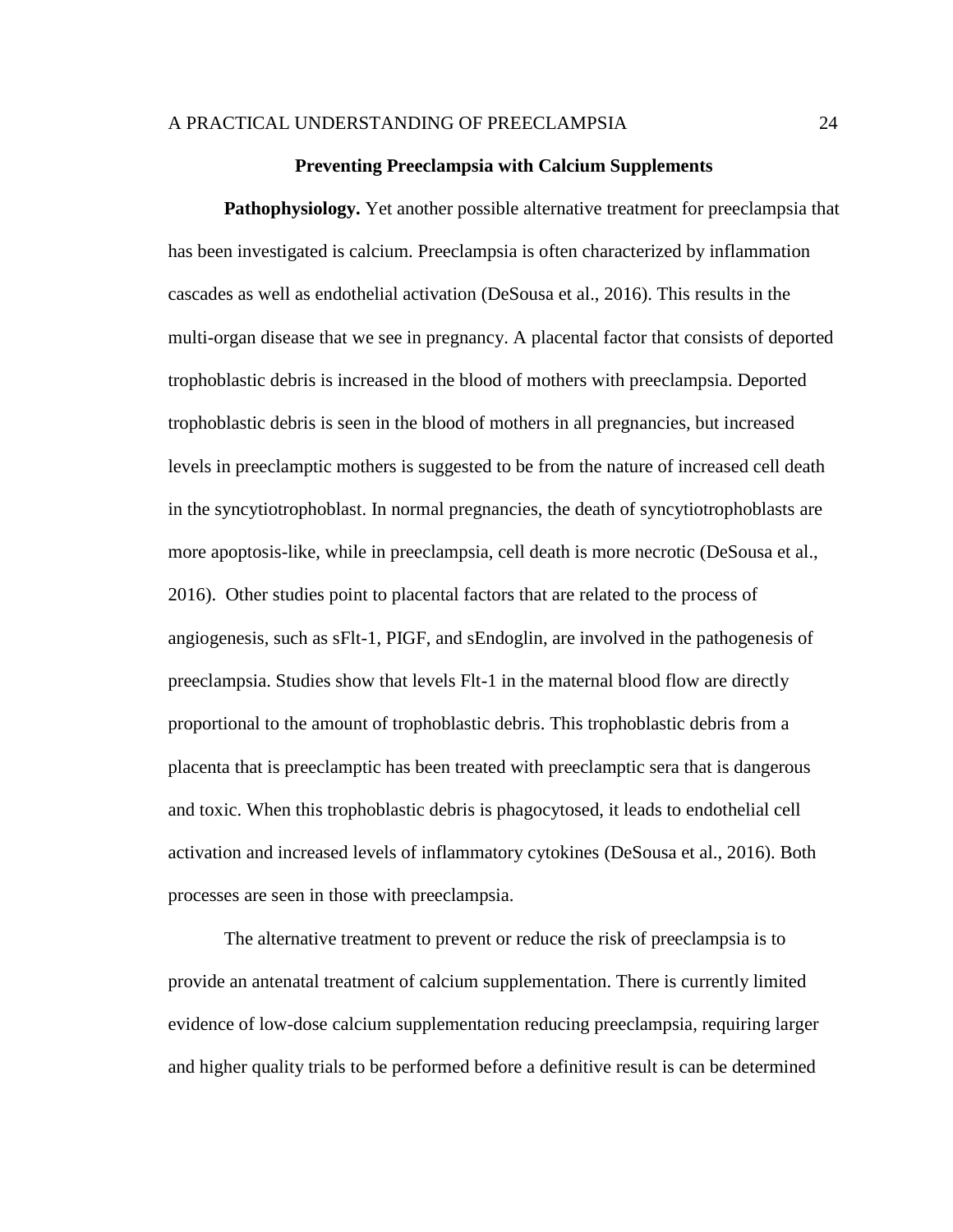(DeSousa et al., 2016). Calcium has been shown in these limited studies to decrease the activation of endothelial cells in the in vitro setting when the activation of these cells was caused by necrotic trophoblastic debris, preeclamptic sera, and interleukin (IL)-6. These factors all are seen in increased levels in preeclamptic patients, leading to increased activation of endothelial cells. Studies have been specifically targeted at whether the addition of a calcium supplement at clinically acceptable doses would prevent or decrease the activation of endothelial cells that were induced by toxic levels of trophoblastic debris (DeSousa et al., 2016).

**Results of Studies.** Results from a study which took blood samples from both preeclamptic women and normotensive pregnant women of the same gestation times were compiled, studying culture inserts into placental explant cells. The resulting endothelial cell activation was then closely monitored, after being treated by debris from trophoblasts. Results showed calcium supplementation decreased or prevented the activation of endothelial cells by the trophoblastic debris in the placenta from preeclamptic patients (DeSousa et al., 2016). When the trophoblastic debris from cells from a preeclamptic placenta were introduced, the expression of ICAM-1 by the cells was increased as well as the number of monocytes that adhered to the endothelial cells. This resulted in increased inflammation. However, when calcium was introduced to the endothelial cells, at the same time as the trophoblastic debris of preeclamptic cells, the increase in ICAM-1 and monocyte adhesion was reversed (DeSousa et al., 2016). Calcium supplementation also prevented activation of endothelial cells that was caused by increased levels of IL-1. These increased levels of IL-1 increased levels of cell-surface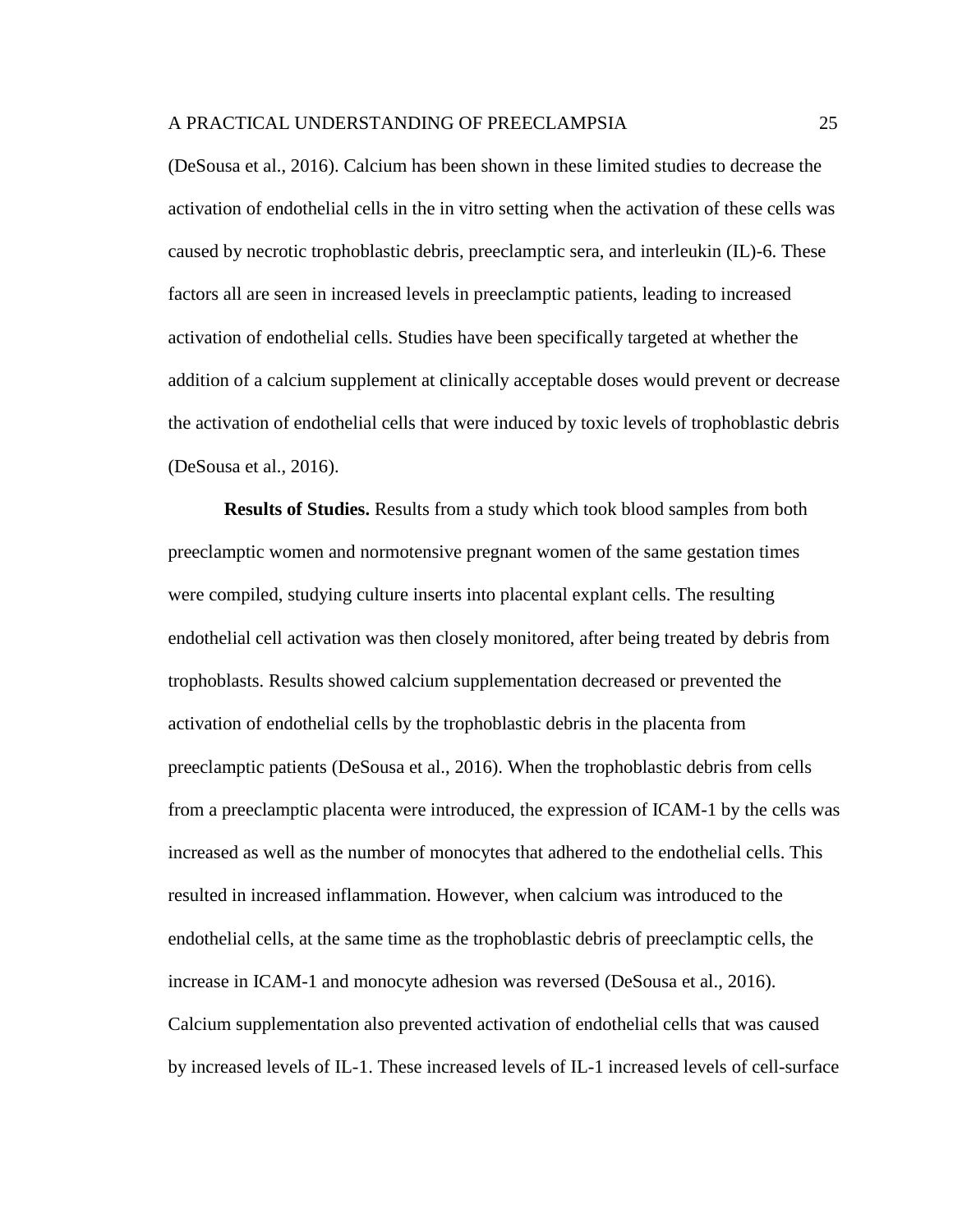endothelial ICAM-1. However, at the introduction of supplemental calcium treatment, this reactive chain was reversed. Therefore, in this vitro study, as in many others, it can be seen calcium supplements can decrease the activation process of endothelial cells in the presence of trophoblastic debris from the placenta of preeclamptic patients, as well as normal placenta that were treated with preeclamptic sera (DeSousa et al., 2016). This suggests the mechanism by which calcium acts in reducing the risk of a patient developing the disease of preeclampsia during pregnancy.

Meta-analysis of many studies looking into calcium supplementation as a potential treatment for preeclampsia show calcium treatment decreases the risk of preeclampsia by about fifty percent (DeSousa et al., 2016). This is especially true in the case of women with previous low calcium intake levels. Calcium appears to exert its mechanism of action, at least in part, by decreasing endothelial action that is caused by the toxic trophoblastic debris from preeclamptic placenta. In this way, it seems to reverse one of the direct pathways that leads to the development of increased blood pressure and inflammation seen in preeclamptic patients. Anti-inflammatory effects appear to be the result of calcium supplementation (DeSousa et al., 2016). Although the direct cause and pathogenesis of preeclampsia is unknown, calcium supplementation appears to decrease the risk or at least the exacerbation of some of the pathways that lead into preeclamptic conditions.

#### **Conclusion**

For a third-world focused nurse, standard treatments and standards of care such as magnesium sulphate may not always be readily available. However, for women who have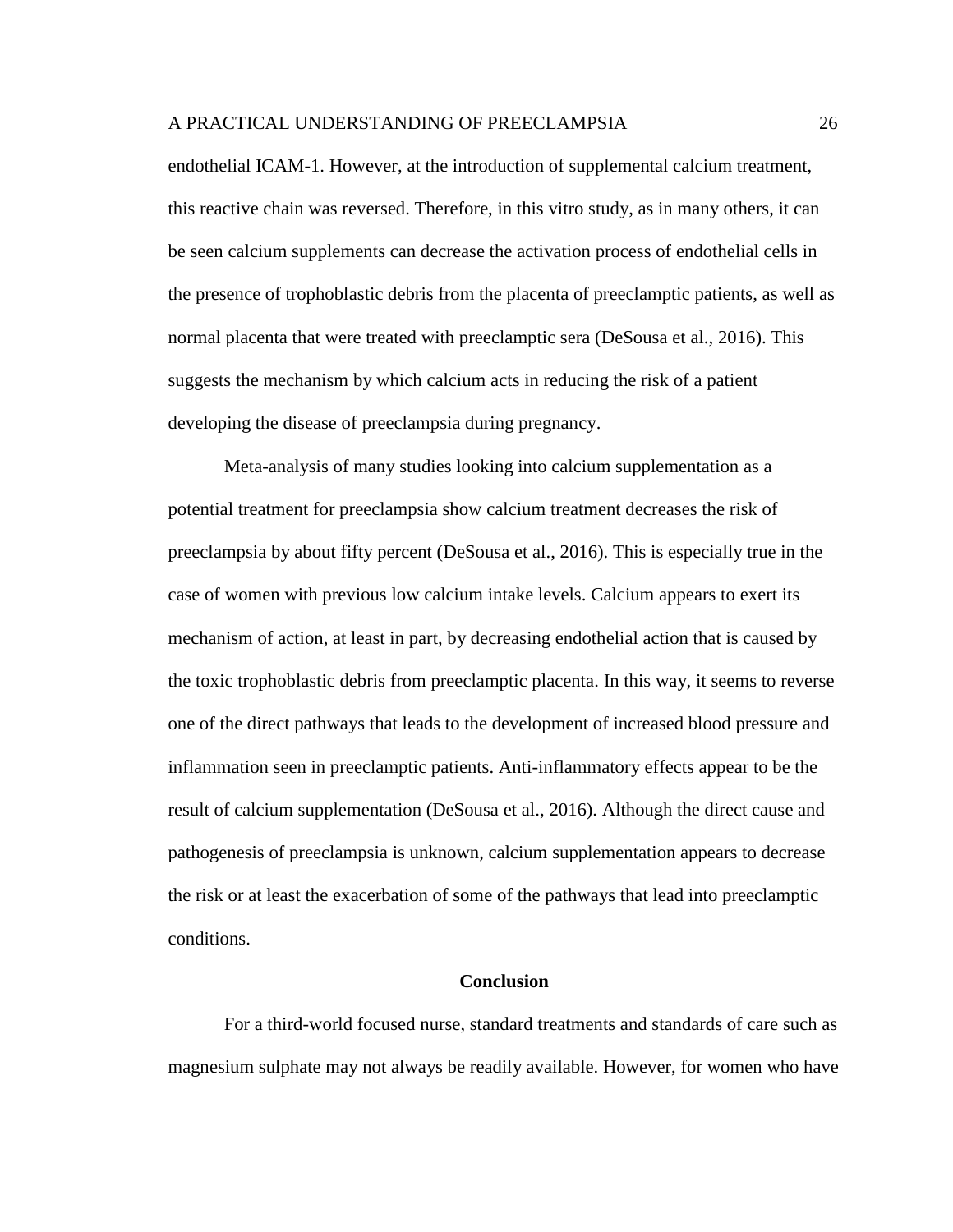a history of preeclampsia in past pregnancies or who have pre-gestational hypertension, supplemental calcium or an increase in high calcium foods may potentially decrease chances of developing the disease of preeclampsia. If not completely preventing the disease, calcium may decrease the intensity of the disease as it would decrease some of the inflammatory pathways. The use of aspirin could also be potentially considered as an alternative treatment for preeclampsia.

The current interventions that have been studied and established to have the most clinical significance in diagnosing, preventing, and treating women with preeclampsia or eclampsia are diagnostics, transferring to a hospital, magnesium sulfate use, and cesarean section/labor induction (Goldenberg et al., 2014). Typically, diagnosis of preeclampsia using blood pressure screenings for high risk or hypertensive patients and screening for proteinuria have proved to be most helpful in determining which patients need further care as relates to preeclampsia. Either these patients can be transported to a hospital, or proper medical care can be brought into their area of residence to provide a timely and safe delivery through cesarean section or through induction of labor. Since the only determined cure for preeclampsia is the delivery of the baby, thereby ending this disease through the ending of the pregnancy, mothers with severe preeclampsia often need an induction of labor to ensure safety for both the mother and baby. However, this early delivery often leads to slightly preterm infants. This may necessitate the baby spending some time in the Neonatal ICU, requiring the mother and/or the baby to be sent to a nearby hospital. For preeclamptic mothers who can wait until their full gestation time is finished to deliver, magnesium sulfate can be brought in to be administered during the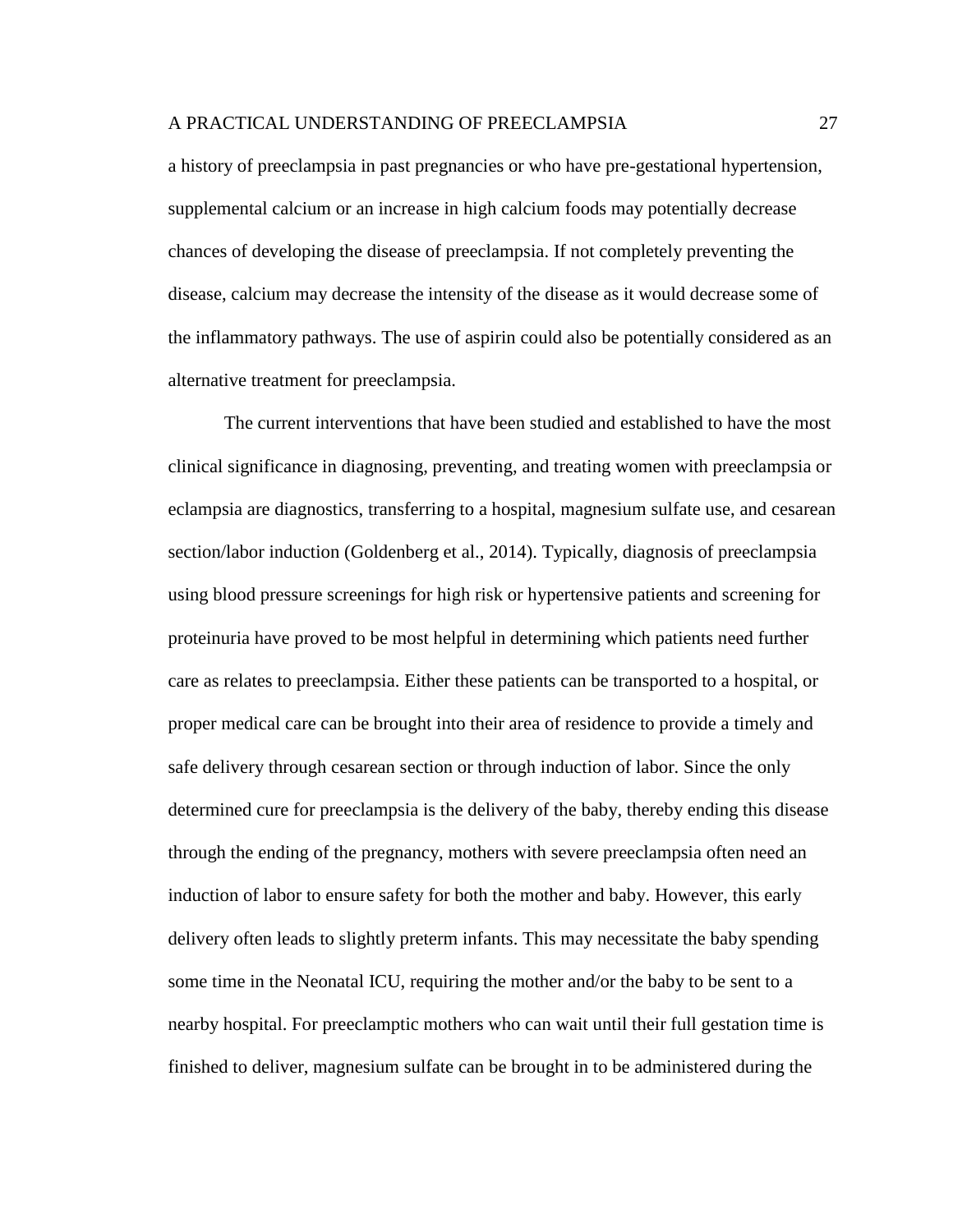delivery process. Preeclamptic mothers can also be taken to a hospital to have this treatment administered to delay the progression of preeclampsia to eclampsia, reducing both maternal and fetal mortality (Goldenberg et al., 2014). The highest priority, then, for the nurse in a third world culture providing treatment for pregnant mothers is to provide screening for this patient population. If proper screening is performed on all pregnant mothers, especially those at a high risk for preeclampsia that have a history of preeclampsia or who are obese, this will allow for early diagnosis and appropriate planning of treatment. Currently, there is not enough research completed on use of aspirin in prevention of preeclampsia to suggest that for standard of care. Although it cannot be decisively concluded whether calcium supplementation prevents preeclampsia, providing healthy nutrition for pregnant mothers, including calcium supplementation, is a standard of nursing care for this patient population. These suggestions may lead a nurse in a third world setting to better prepare for treatment of preeclampsia.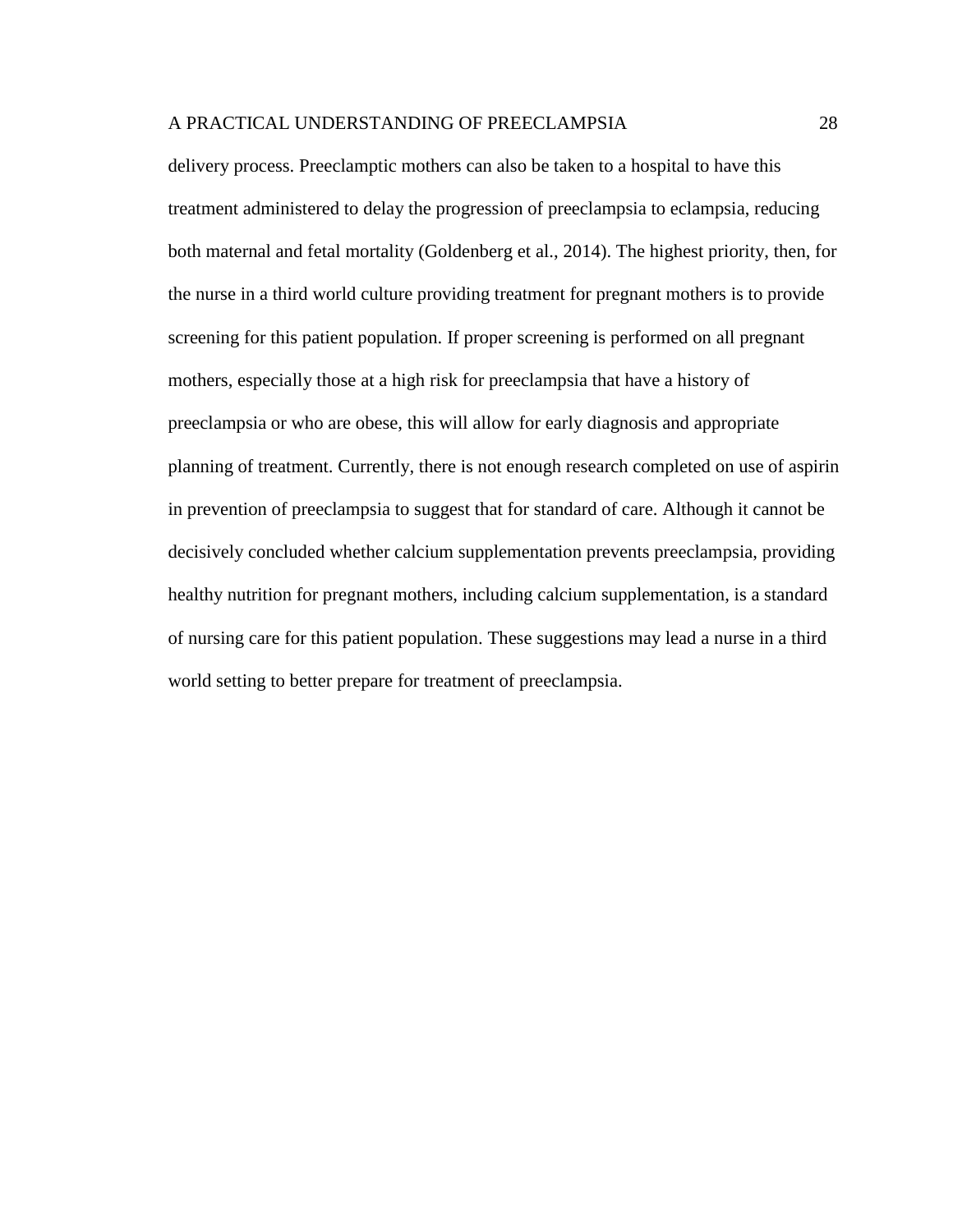### References

- Alrahmani, L., & Willrich, M. A. (2018). The complement alternative pathway and preeclampsia. *Current Hypertension Reports, 20*(5). doi:10.1007/s11906-018- 0836-4
- Anderson, W. H. (2000). Perception of disease and its meanings. *The Lancet, 354*. doi:10.1016/s0140-6736(99)90392-6
- Atallah, A., Lecarpentier, E., Goffinet, F., Doret-Dion, M., Gaucherand, P., & Tsatsaris, V. (2017). Aspirin for prevention of preeclampsia. *Drugs, 77*(17), 1819-1831. doi:10.1007/s40265-017-0823-0
- Berzan, E., Doyle, R., & Brown, C. M. (2014). Treatment of preeclampsia: Current approach and future perspectives. *Current Hypertension Reports, 16*(9). doi:10.1007/s11906-014-0473-5
- Chiarello, D. I., Marín, R., Proverbio, F., Coronado, P., Toledo, F., Salsoso, R., … Sobrevia, L. (2018). Mechanisms of the effect of magnesium salts in preeclampsia. *Placenta, 69*, 134-139. doi:10.1016/j.placenta.2018.04.011
- Desousa, J., Tong, M., Wei, J., Chamley, L., Stone, P., & Chen, Q. (2016). The antiinflammatory effect of calcium for preventing endothelial cell activation in preeclampsia. *Journal of Human Hypertension, 30*(5), 303-308. doi:10.1038/jhh.2015.73
- Goldenberg, R. L., Jones, B., Griffin, J. B., Rouse, D. J., Kamath-Rayne, B. D., Trivedi, N., & Mcclure, E. M. (2014). Reducing maternal mortality from preeclampsia and eclampsia in low-resource countries - what should work? *Acta Obstetricia Et*